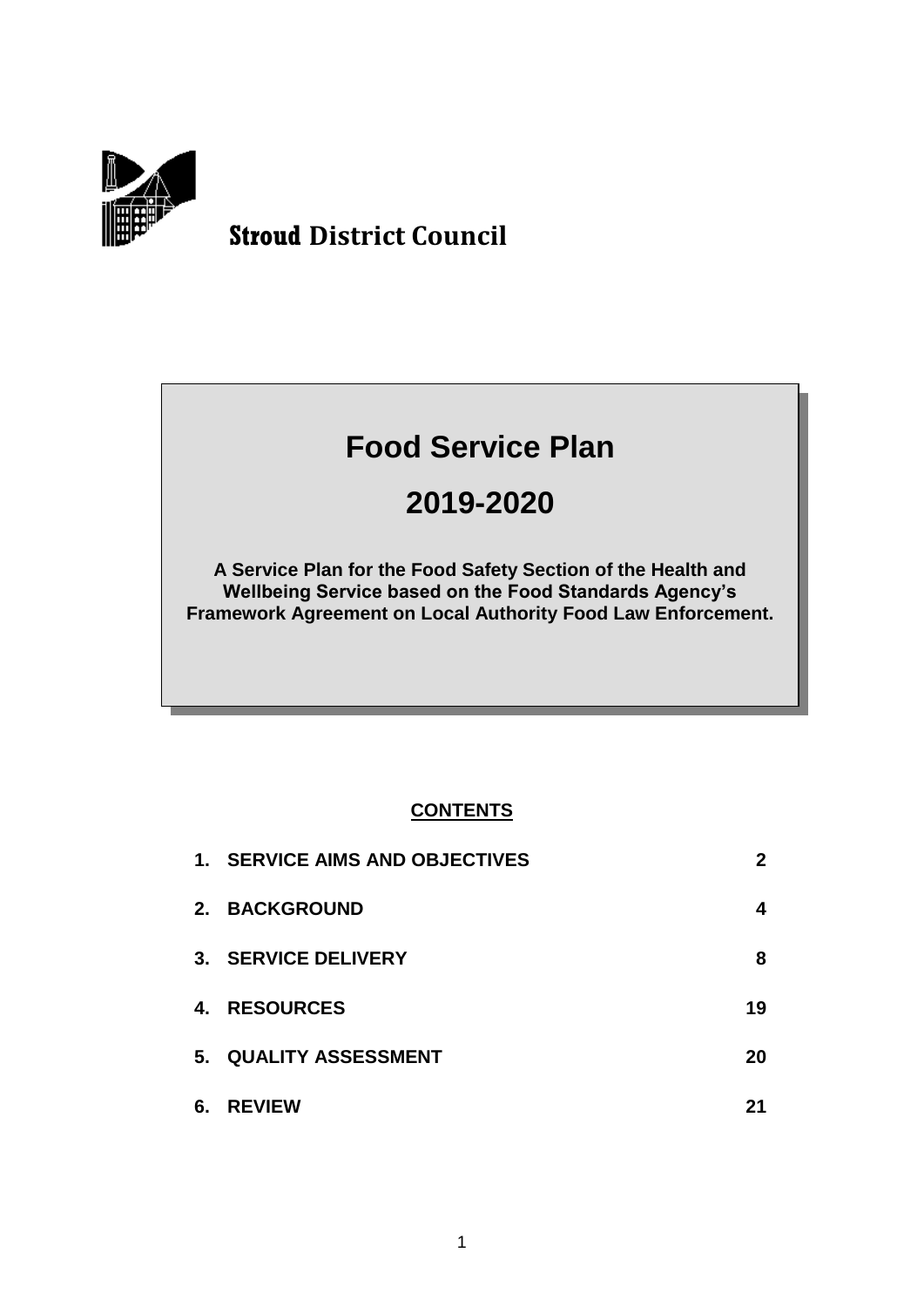# **Stroud District Council**

# **Food Service Plan**

## **1. Service Aims and Objectives**

#### **1.1 Aims and Objectives**

The over-riding goal of the Commercial Services Unit, in line with the Council's Corporate Aims, is to maintain and improve the community's health. To this end the Commercial Services Unit will effectively utilise its resources to ensure that food and drink for human consumption which is supplied in the District is safe and without risks to health. Moreover, the Commercial Services Unit will use its influence, when appropriate, to promote awareness of the importance of diet and nutrition in ensuring a healthy lifestyle.

The Commercial Services Unit will achieve this aim by: -

- ensuring that food premises are regularly inspected in accordance with national inspection frequency criteria and that legislative controls are consistently and effectively applied in all the premises it inspects.
- giving encouragement to food business proprietors to adopt and implement the principles of hazard analysis with suitable controls at critical points. The Section will develop or support initiatives to improve the understanding of the principles of hazard analysis and hence increase the likelihood of their successful adoption by food businesses.
- recognising the importance of the legal requirement for food handlers to be properly trained or given instruction and supervised commensurate with their duties. Officers will actively enforce this requirement and promote or offer hygiene training courses locally and at reasonable cost.
- implementing a local programme of food sampling and participating in national food sampling schemes in an effort to identify potentially dangerous levels of bacterial contamination in locally produced foods.
- investigating reports of food contamination, food poisoning or food borne illness and endeavouring to prevent the continuance or recurrence of any factors giving rise to the reported incident.
- promoting the development of a wider understanding of ill-health issues associated with food allergy and hypersensitivity and encouraging proprietors to implement sensible controls in the preparation and sale of foods.
- promoting the availability of healthy food choices on the menus of catering establishments in the District.
- responding quickly and appropriately to national food hazard warnings.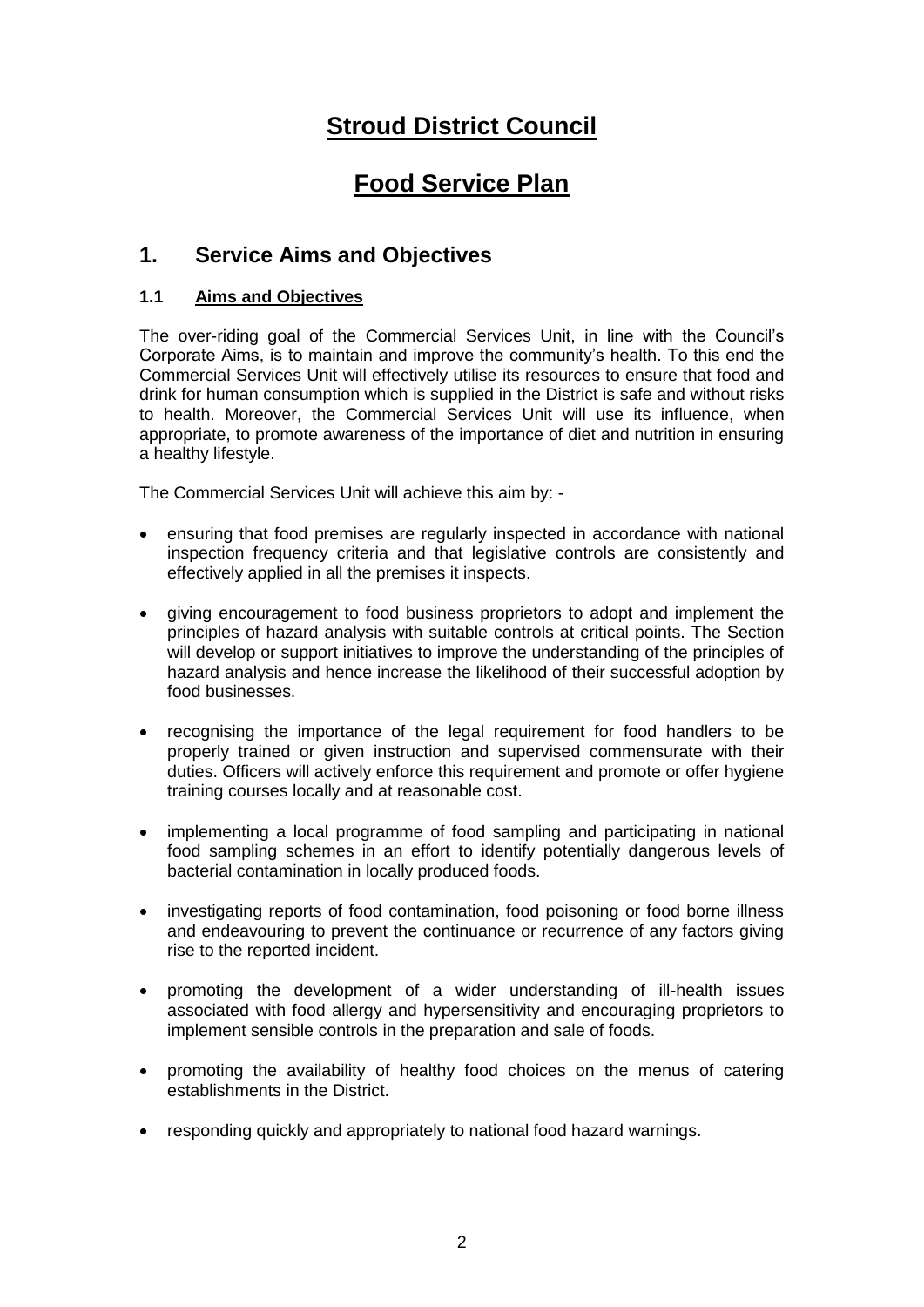#### **1.2 Links to Corporate Objectives and Plans.**

The Council's [Corporate Delivery Plan 2018-22](https://www.stroud.gov.uk/media/682656/corporate-delivery-plan-2018-22.pdf) leads with the simple vision "to make Stroud District a better place to live, work and visit for everyone", and this is put into effect through implementing the key priorities reproduced in Fig 1.

Ensuring high standards of food safety is an important means of maintaining and improving the community's health but, as the Food Standards Agency maintains, safe food is better for business to.

The Council recognises that regulation can have a significant influence on the profitability of small and medium sized enterprises and in support of the key priority "to create a sustainable and vibrant economy" the Council has adopted enforcement policies, which incorporate the principles of good enforcement set out in the [Regulators' Code.](https://www.gov.uk/government/publications/regulators-code) For example, the Council has undertaken to minimise the cost of compliance for businesses and individuals by ensuring that any action taken is

#### Fig 1. Key Priorities

- 1. Economy: Help create a sustainable and vibrant economy that works for all
- 2. Affordable Housing: provide affordable, energy efficient homes for our diverse and changing population.
- 3. Environment: Help the community minimise its carbon footprint, adapt to climate change and recycle more.
- 4. Health and Wellbeing: Promote the health and wellbeing of our communities and work with others to deliver the public health agenda.
- 5. Delivery: Provide value for money to our taxpayers and high quality services to our customers

proportionate to the risks or wider public benefit and the Council will carryout its duties in a fair and equitable and consistent manner.

The Corporate objectives are enabled through various strategies and service plans, of which this Food Service Plan forms part. National and local performance indicators are used to measure key service objectives set out in the service plans.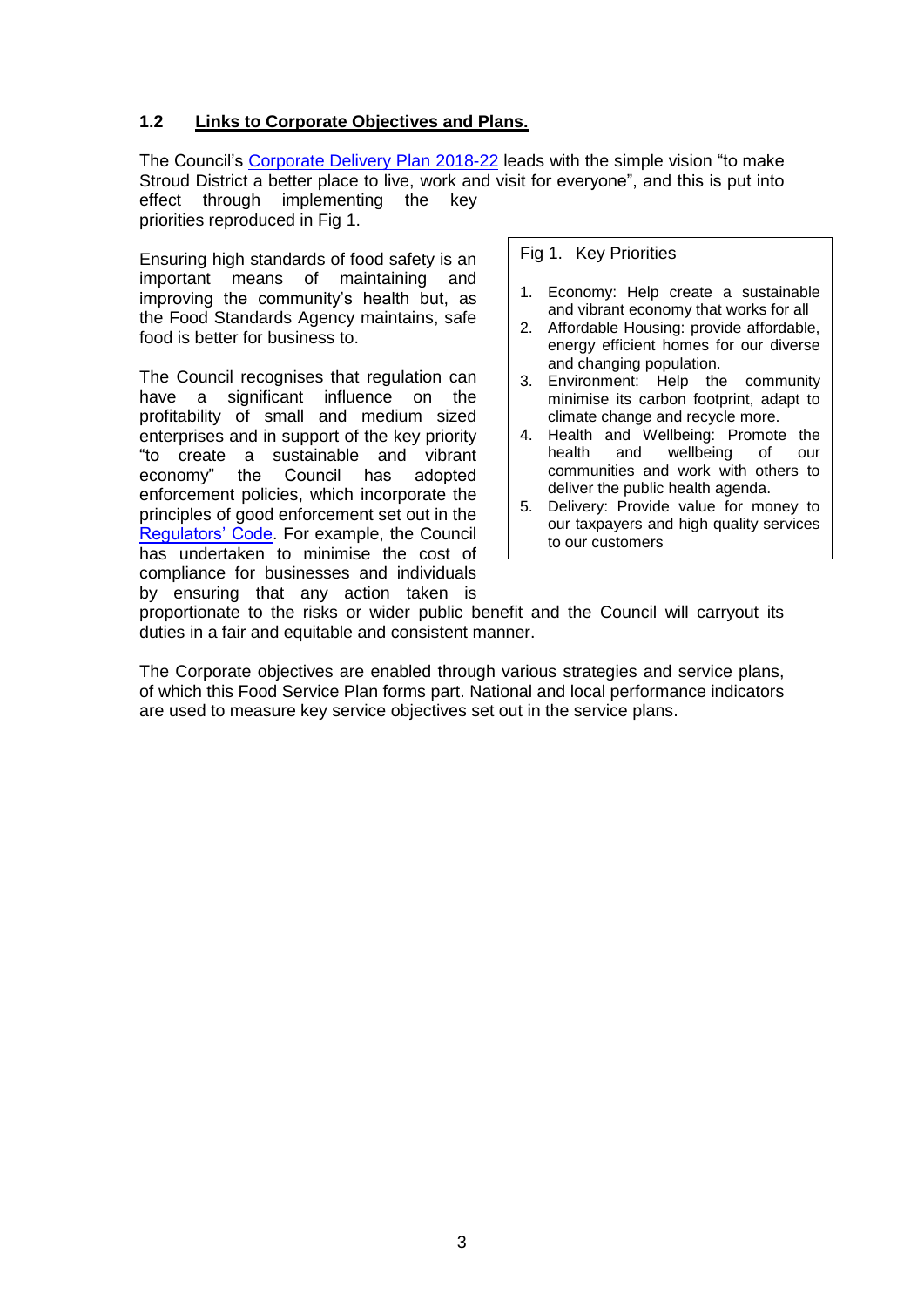# **2. Background**

#### **2.1 Profile of the Local Authority**

The District Council covers an area of 45,318 hectares and has a population of approximately 112,000. It is bounded on the west by the River Severn rising to the Cotswold escarpment to the east. To the North the district borders Gloucester City and to the South it extends to Berkeley and Wotton-under-Edge.

It is a mixed urban and rural area with 5 main towns - Stroud, Stonehouse, Wottonunder-Edge, Dursley and Nailsworth - numerous villages and a number of industrial estates. Many of the towns and villages lie within the Cotswold area of outstanding natural beauty. There are 42 conservation areas, including an industrial conservation area.

#### **2.2 Political and Organisational Structure**

There are 51 District Councillors who represent 30 wards. An administration has been formed from an alliance of Labour, Liberal Democrats and Green groups. Food safety enforcement work falls within the remit of the environment committee. The Commercial Services Unit is part of the Health and Wellbeing Service which is divided into 4 functional sections – Commercial Services, Environmental Protection, Housing Renewal and Licensing – supported by an administration team.

Jon Beckett, Head of Health and Wellbeing has overall control of the Service, which deals with most of the traditional environmental health core functions, including private sector housing, pollution control, food safety, health and safety, the dog warden service and licensing. He is responsible for control of budgets and resource allocation for the food safety service.

Phil Park, Commercial Services Manager (CSM) is responsible for the management of the Commercial Services Unit and is the Council's appointed food safety lead officer for the purposes of the Food Safety Act 1990. As well as dealing with food safety enforcement and promotion the team is also responsible for health and safety in both food and non-food premises, communicable disease control and street trading activities. The CSM also manages the Council's pest control service and provides an in-house health and safety advisory service to the Council.

1.7 FTE Principal Environmental Health Officer posts and 1.5 Food and Safety Officers posts are designated to carry out the functions of the Section. Officers hold a variety of qualifications and their responsibilities vary accordingly – see table 1 below. In April 2019 the full time food and safety officer post was occupied by a trainee who was nearing completion of her period of practical training.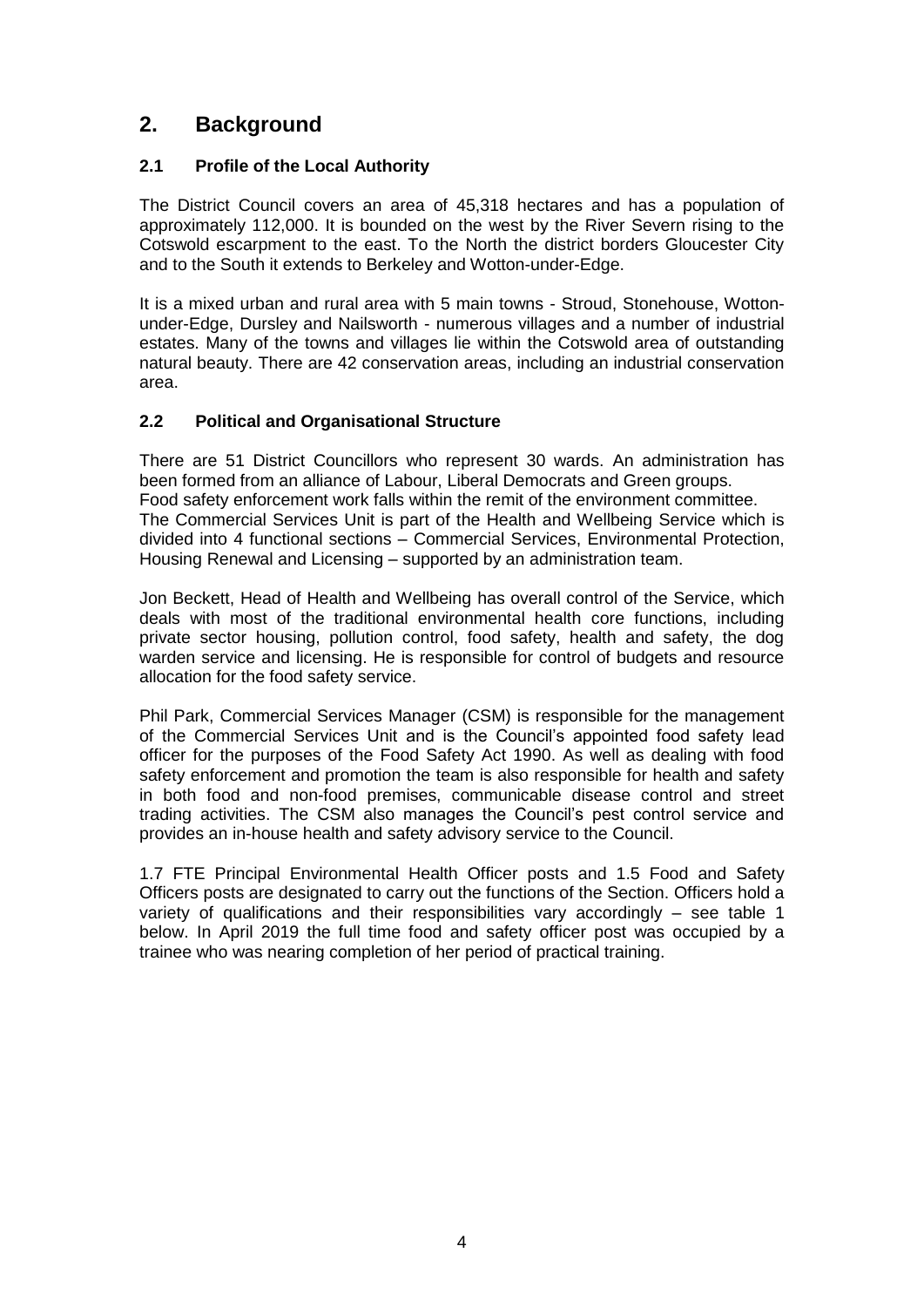#### **Table 1: Officers authorised to carryout official controls**

| <b>Post</b>                                                                | <b>Qualifications</b>                                                                    | <b>Food Safety Responsibilities</b><br>and authorisation                                                                                                                    | <b>Comments</b> |
|----------------------------------------------------------------------------|------------------------------------------------------------------------------------------|-----------------------------------------------------------------------------------------------------------------------------------------------------------------------------|-----------------|
| Area 1                                                                     |                                                                                          |                                                                                                                                                                             |                 |
| Principal<br>Environmental<br>Health Officer (full-<br>time)               | Degree in<br>Environmental Health.<br>EHRB registered.                                   | Day to day management of<br>Area 1. Inspection of full range<br>of food premises, including<br>specialist processes. Service<br>of Statutory Notices. Deputises<br>for CSM. |                 |
| Food and Safety<br>Officer (part-time<br>$0.5$ FTE)                        | Degree in<br>Environmental Health.<br>(EHRB registered for<br>food safety inspection)    | Inspection of Category C-E<br>food premises. Food sampling.                                                                                                                 |                 |
| Area 2                                                                     |                                                                                          |                                                                                                                                                                             |                 |
| Principal<br>Environmental<br><b>Health Officer</b><br>(Part-time 0.7 FTE) | Degree in<br>Environmental Health.<br>EHRB registered.                                   | Day to day management of<br>Area 2. Inspection of full range<br>of food premises, including<br>specialist processes. Service<br>of Statutory Notices. Deputises<br>for CSM. |                 |
| Trainee Food and<br>Safety Officer (full-<br>time).                        | Degree in<br><b>Environmental Health</b><br>(nearing completion of<br>EHRB registration) | Inspection of Category C-E<br>food premises under<br>supervision. Food Sampling.                                                                                            |                 |

The Commercial Services Unit is supported by a Business Support Officer and a team of 3 administrative assistants, who also provide support services to the rest of the Health and Wellbeing Service.

The Commercial Services Unit is represented on the Gloucestershire Food Safety Group (GFSG) by the CSM. Meetings are regularly attended by colleagues from the other 5 District Councils in the County, the Gloucestershire County Council Trading Standards Department, the Public Health England Laboratory Service.

The Council has arranged to use the Public Health England Laboratory Services located in Porton Down for microbiological examination of food and Worcestershire County Council Scientific Services for other food analysis.

#### **2.3 Scope of the Service.**

As the Council is not a Unitary Authority, functions such as food standards and animal feed do not form part of its remit. Otherwise the Council aims to provide a full range of services offering a balanced approach between education and enforcement.

The Commercial Services Unit is responsible for carrying out the functions described in Table 2 below.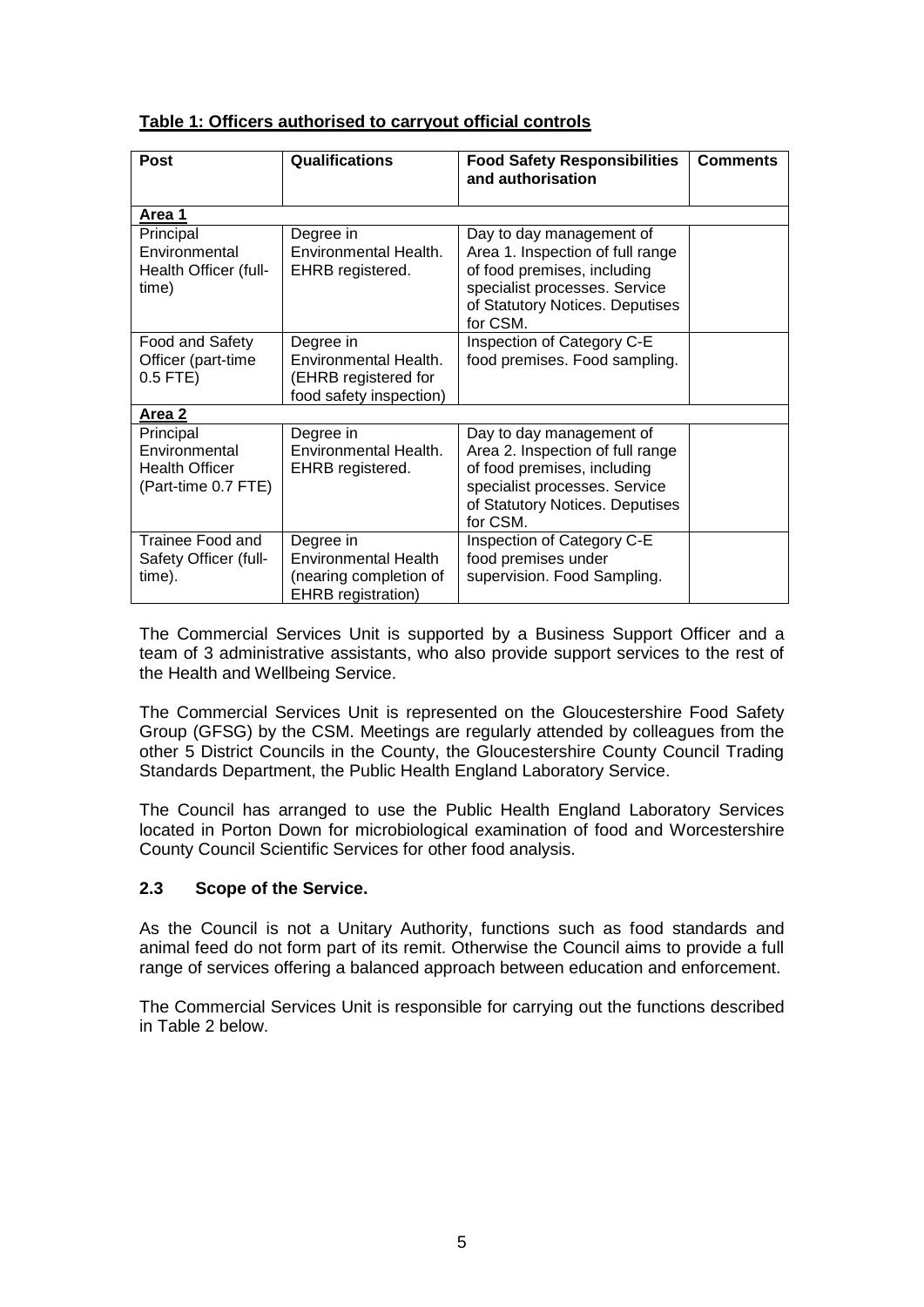#### **Table 2: Food Related and Other Services undertaken by the Commercial Services Unit.**

| <b>Food Related Services</b>                                                                                           | <b>Other Activities</b>                                                                               |
|------------------------------------------------------------------------------------------------------------------------|-------------------------------------------------------------------------------------------------------|
| Food Premises Inspections in accordance<br>with FSA Code of Practice                                                   | Health and Safety inspection of Commercial<br>Premises.                                               |
| Investigation of complaints relating to food<br>and food premises.                                                     | Investigation of health and safety complaints<br>and accidents arising at those premises.             |
| Food sampling (including participation<br><i>in</i><br>national sampling programmes).                                  | Provision of health and safety training<br>courses and seminars.                                      |
| Investigation of food poisoning cases.                                                                                 | Provision of a Public Burial Service.                                                                 |
| Initiating and responding to national food<br>hazard warnings.                                                         | Participation in the Council's emergency<br>planning arrangements.                                    |
| Liaison with other local authorities with<br>respect to food produced outside the District.                            | Investigation of drainage and<br>nuisance<br>complaints<br>arising<br>from<br>commercial<br>premises. |
| Application of the<br>Primary<br>Authority<br>Partnership scheme.                                                      | Provision of an in-house health and safety<br>advisory service.                                       |
| Provision of advice and guidance to food<br>businesses.                                                                | Responding to relevant planning and building<br>applications.                                         |
| Provision of food hygiene training courses<br>and seminars.                                                            | Administration of Street Trading Consents<br>and licensing of skin piercing businesses.               |
| Administration of the FSA Food Hygiene<br>Rating scheme                                                                | Responding to land registry enquiries.                                                                |
| Liaison with<br>food business proprietors,<br>consumers and other health professionals.                                | <b>Pest Control Services</b>                                                                          |
| Approval of product specific food premises.                                                                            | Investigation and control of communicable<br>diseases (e.g. legionnaires disease; Part 2A<br>orders)  |
| Port Health - Ship inspections; verification of<br>organic feed imports, docks water supply.                           | Port health - rabies control; waste disposal<br>arrangements, infectious disease controls.            |
| Promotion of food safety messages<br>to<br>consumers and participation in national<br>schemes (e.g. food safety week). | Promotion of public health messages in food<br>businesses (e.g. healthy eating)                       |

#### **2.4 Demands on the Food Service.**

The profile of food premises in the District on  $1<sup>st</sup>$  April 2019 is outlined in Table 3 below.

The majority of food premises in the District are small or medium sized enterprises (SMEs) employing less than 50 staff. Nevertheless, many of them are involved in the preparation of high-risk foods and require frequent monitoring. Inevitably SMEs have fewer resources to carryout in-house monitoring and do not have the access to technical assistance available to larger food businesses or multi-national groups. Food Safety Officers may, therefore, find themselves spending a disproportionate amount of time working with smaller businesses than with much larger companies.

Leisure and tourism are important contributors to the local economy and the hotel and catering industry account for 71% of the food premises in the District. A small proportion of these are seasonal guesthouses.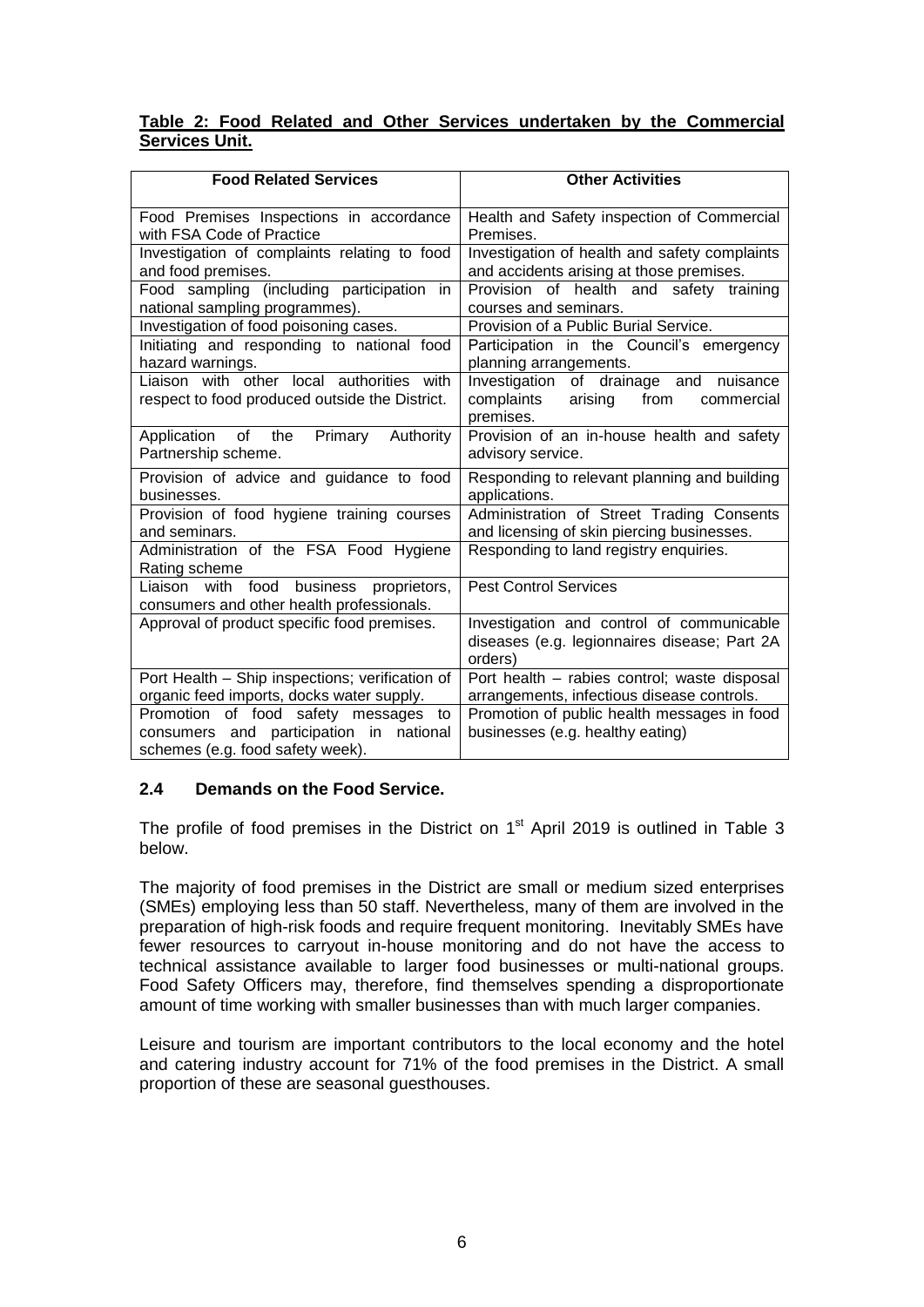**Table 3: Profile of 1129 Food Premises in the District on 1st April 2019.**

|          | ð<br>premises<br>Category | producers<br>Primary | Manufacturer<br>Packers<br>s & | య<br>Importers<br>exporters | య<br>Transporters<br><b>Distributors</b> | Retailers | Restaurants<br>& Caterers<br>Caterers | Total |
|----------|---------------------------|----------------------|--------------------------------|-----------------------------|------------------------------------------|-----------|---------------------------------------|-------|
|          | Cat A                     | $\mathbf 0$          | $\overline{2}$                 | $\Omega$                    | 0                                        | 1         | $\overline{2}$                        | 5     |
|          | Cat B                     | $\mathbf 0$          | 8                              | $\Omega$                    | 0                                        | 4         | 48                                    | 60    |
|          | Cat C                     | $\mathbf 0$          | 18                             | $\Omega$                    | $\Omega$                                 | 20        | 200                                   | 238   |
|          | Cat D                     | $\mathbf 0$          | 20                             | 1                           | 3                                        | 63        | 283                                   | 370   |
| ratings  | Cat E                     | 3                    | 38                             | 3                           | 10                                       | 129       | 248                                   | 431   |
|          | Unrated                   | $\mathbf 0$          | 3                              | $\Omega$                    | $\Omega$                                 | 3         | 18                                    | 24    |
| Premises | Outside<br>program<br>me  | 0                    | 0                              | $\Omega$                    | 0                                        | 1         | 0                                     | 1     |
|          | Total                     | 3                    | 89                             | $\overline{4}$              | 13                                       | 221       | 799                                   | 1129  |

10 businesses are currently approved under specific regulations (Regulation EC 853/2004). These premises are listed in Table 4.

| <b>Business Name &amp;</b><br><b>Ref Number</b> | Location                               | <b>Description</b>             | Approval<br>No |
|-------------------------------------------------|----------------------------------------|--------------------------------|----------------|
| Godsell's Cheese                                | Church Rd, Leonard Stanley,            | Dairy products                 | GS009          |
| CP2825                                          | <b>GL10 3NP</b>                        | manufacture (cheese)           |                |
| Clarkes Farm                                    | Longney Road, Hardwicke,               | Dairy products                 | GS019          |
| CP2882                                          | <b>GL2 3SQ</b>                         | manufacture (cheese)           |                |
| Muller Milk and<br>Ingredients<br>CP4000        | Oldends lane Stonehouse,<br>GL10 2DG   | Dairy products<br>manufacture. | GS003          |
| Dairy Partners                                  | Stroudwater Business Park,             | Dairy products                 | GS006          |
| CP2416                                          | Stonehouse, GL10 3SX                   | manufacture                    |                |
| FA Gill Ltd<br>CP0596                           | Oldends lane, Stonehouse<br>GL10 2DG   | Cold store                     | GS020          |
| Plenty Pastry Ltd                               | Unit N3/4, Inchbrook TE,               | Meat products                  | GS022          |
| CP4137                                          | Woodchester, GL5 5EY                   | manufacture                    |                |
| <b>Taste Connection</b>                         | Alderley Wotton-Under-Edge             | Meat products                  | GS024          |
| Ltd CP4319                                      | <b>GL12 7QT</b>                        | manufacture                    |                |
| Jonathon Crump                                  | Standish Park, Standish,               | Dairy products                 | GS025          |
| CP2397                                          | Stonehouse GL10 3DG                    | manufacture                    |                |
| <b>Woodland Valley</b><br>Eggs CP3338           | Ganzell Lane, Dursley,                 | Egg packer                     | N/A            |
| Oakbrook Farm<br>Eggs CP4413                    | Oakbrook Farm, Wick Street,<br>GL6 7QN | Egg Packer                     | N/A            |

#### **Table 4: Premises Approved under Regulation EC 853/2004).**

There are also a wide variety of food manufacturers and specialised food producers in the District which do not require product specific approval. Examples of these are listed in Table 5.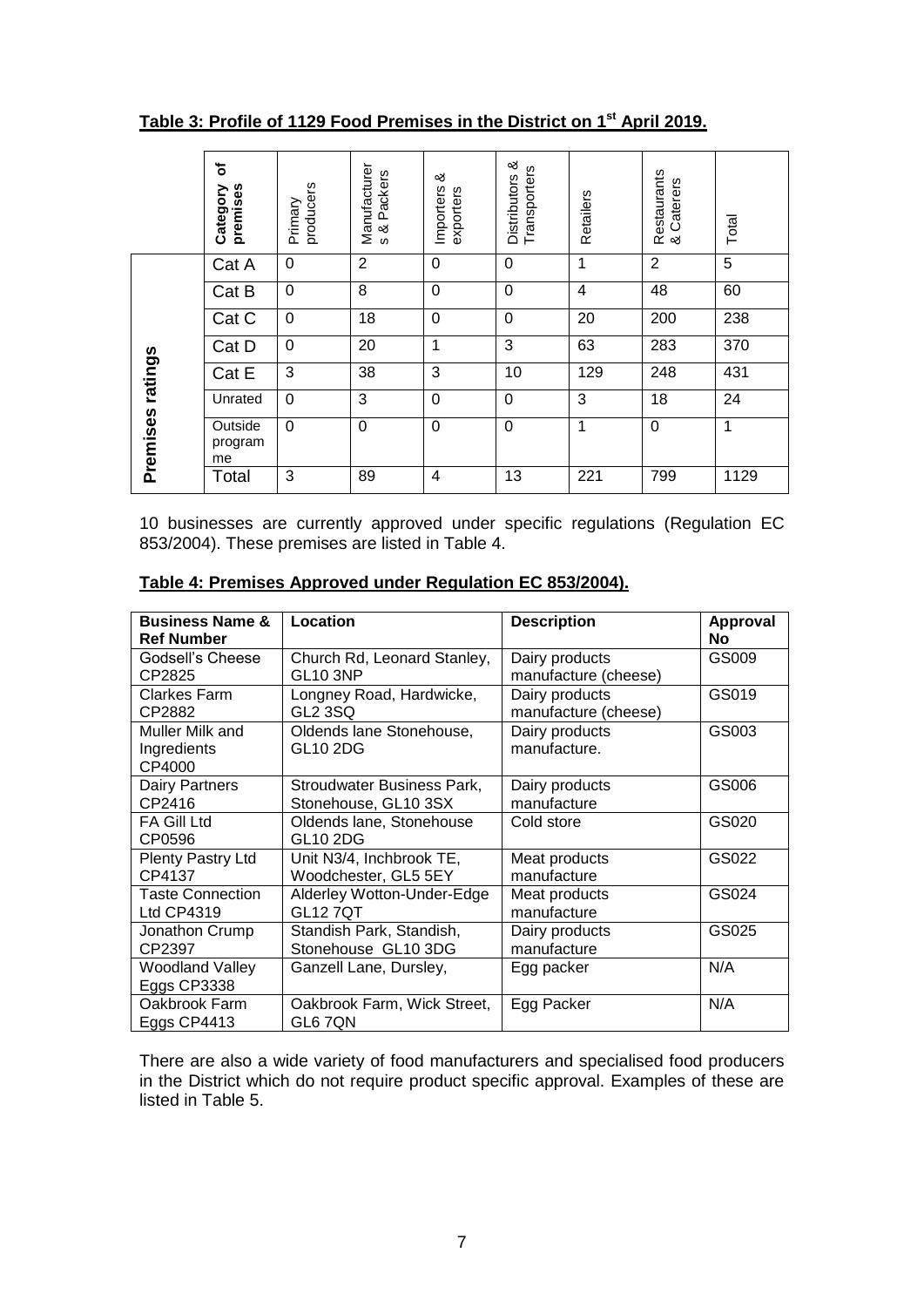| <b>Business Name &amp; Ref</b><br><b>Number</b>      | Location                                       | <b>Description of products</b>        |
|------------------------------------------------------|------------------------------------------------|---------------------------------------|
| Kerry Ingredients &<br><b>Flavours Ltd</b><br>cp0395 | Draycott, Cam, GL11 5NA                        | Dried flavouring<br>ingredients.      |
| <b>Bottle Green Drinks Co</b><br>Ltd<br>Cp2591       | Frogmarsh Mills, South<br>Woodchester, GL5 5ET | Flavoured soft drinks and<br>cordials |
| Woefuldane Organic<br>Dairy cp2446                   | Woefuldane Farm,<br>Minchinhampton, GL6 9AT    | Organic dairy products                |
| Cotswold Handmade<br>Meringues cp2660                | Terretts Mill, Nailsworth, GL6 0RF             | Meringue nests                        |
| Winstones Ice Cream Ltd                              | Greenacres, Rodborough, GL5<br>5BX             | Ice Cream manufacturer.               |

#### **Table 5: Examples of Food Manufacturers and Specialist Producers**

Establishments operated by ethnic minorities, whose first language is not English, account for a relatively small proportion of the food businesses in the District. Nevertheless, access to foreign language food hygiene courses locally is poor and the nearest translation service is in Gloucester.

The Council's Services are delivered exclusively from the Council Offices, Ebley Mill, Stroud. There are currently no "area offices". Information about food safety services is also posted on the Stroud District Council web-site [www.stroud.gov.uk](http://www.stroud.gov.uk/) and includes a wide range of "frequently asked questions".

#### **2.5 Enforcement Policy**

The Commercial Services Unit carries out its duties in accordance with the Environmental Health Enforcement Policy. The general enforcement policy incorporates the principles of good enforcement practice embodied in the Enforcement Concordat. A guidance leaflet, summarising the enforcement policy, is made available to business proprietors whenever enforcement action is taken.

*[Ref. Commercial Services Unit Manual, Policy No 1.1 "Enforcement Policy"]*

### **3. Service Delivery**

#### **Food Premises Interventions**

#### **3.1 Introduction**

The enforcement of food hygiene regulations is governed by the Food Law Code of Practice (FLCoP) and associated practice guidance issued by the Food Standards Agency. The Code of Practice allows authorities some flexibility in how to secure compliance with food safety legislation, particularly in lower risk premises. For example, it permits local authorities to replace standard inspections, in certain categories of premises, with a range of alternative interventions.

#### **3.2 Interventions**

The FLCoP defines the different types of interventions that Food Authorities may use and the circumstances in which they should be applied.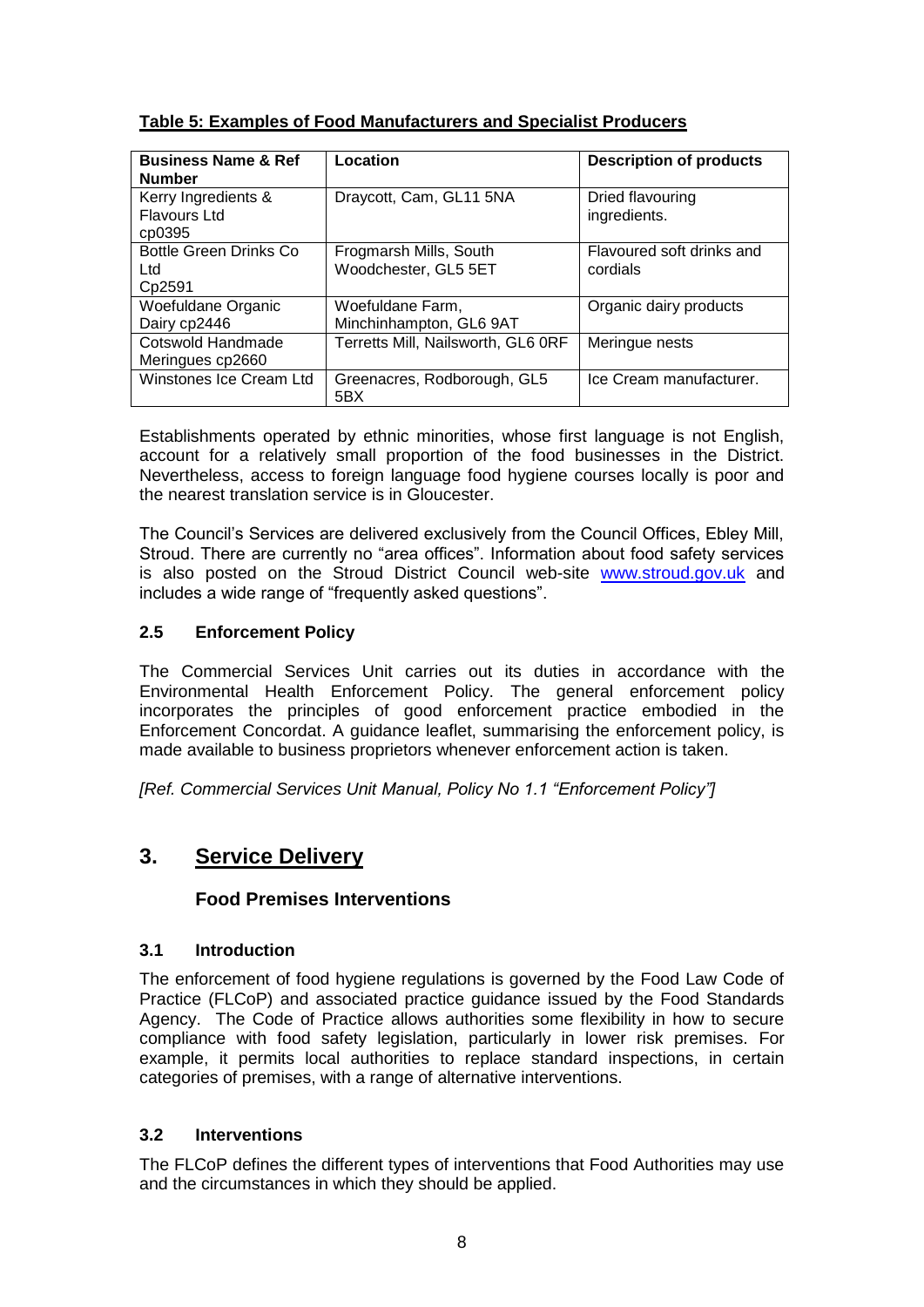Interventions are key to improving compliance with food law by food business operators. The range of interventions allows authorised officers to use their professional judgement to apply a proportionate level of regulatory and enforcement activities to each food business.

Interventions should be applied in a risk-based manner such that more intensive regulation is directed at those food businesses that present the greatest risk to public health.

In delivering their regulatory services the Commercial Services team have regard to the [Regulators' Code](https://assets.publishing.service.gov.uk/government/uploads/system/uploads/attachment_data/file/300126/14-705-regulators-code.pdf) (issued by the Department of Business Innovation and Skills in 2014) and the statutory principles of regulation required by Section 21 of the [Legislative and Regulatory Reform Act 2006](http://www.legislation.gov.uk/ukpga/2006/51/pdfs/ukpga_20060051_en.pdf) i.e. that regulatory functions are carried out in a way which is transparent, accountable, proportionate and consistent and targeted only at cases in which action is needed.

Interventions are defined as activities that are designed to monitor, support and increase food law compliance with a food establishment.

#### **3.3 Official Controls**

Interventions that are Official Controls [as specified by Article 10 of Regulation 882/2004] include:

- Inspections;
- Monitoring;
- Surveillance;
- Verification:
- Audit: and
- Sampling where the analysis/examination is to be carried out by an Official Laboratory

The intervention must provide sufficient information to establish that food-related activities carried out at food establishments comply with the law. The intervention must be carried out at all stages of production, processing and distribution.

#### **3.4 Other Interventions**

In addition to 'official controls', interventions also include other activities that are effective in supporting food businesses to achieve compliance with food law such as:

- education, advice, and coaching provided at a food establishment; and
- information and intelligence gathering.

More than one type of intervention may be carried out during a single visit to a food business.

Officers should record the basis for the choice of intervention(s) used in the premises file. Where more than one intervention is carried out at the same time Officers should ensure that the most appropriate intervention for monitoring purposes is recorded on the computer system.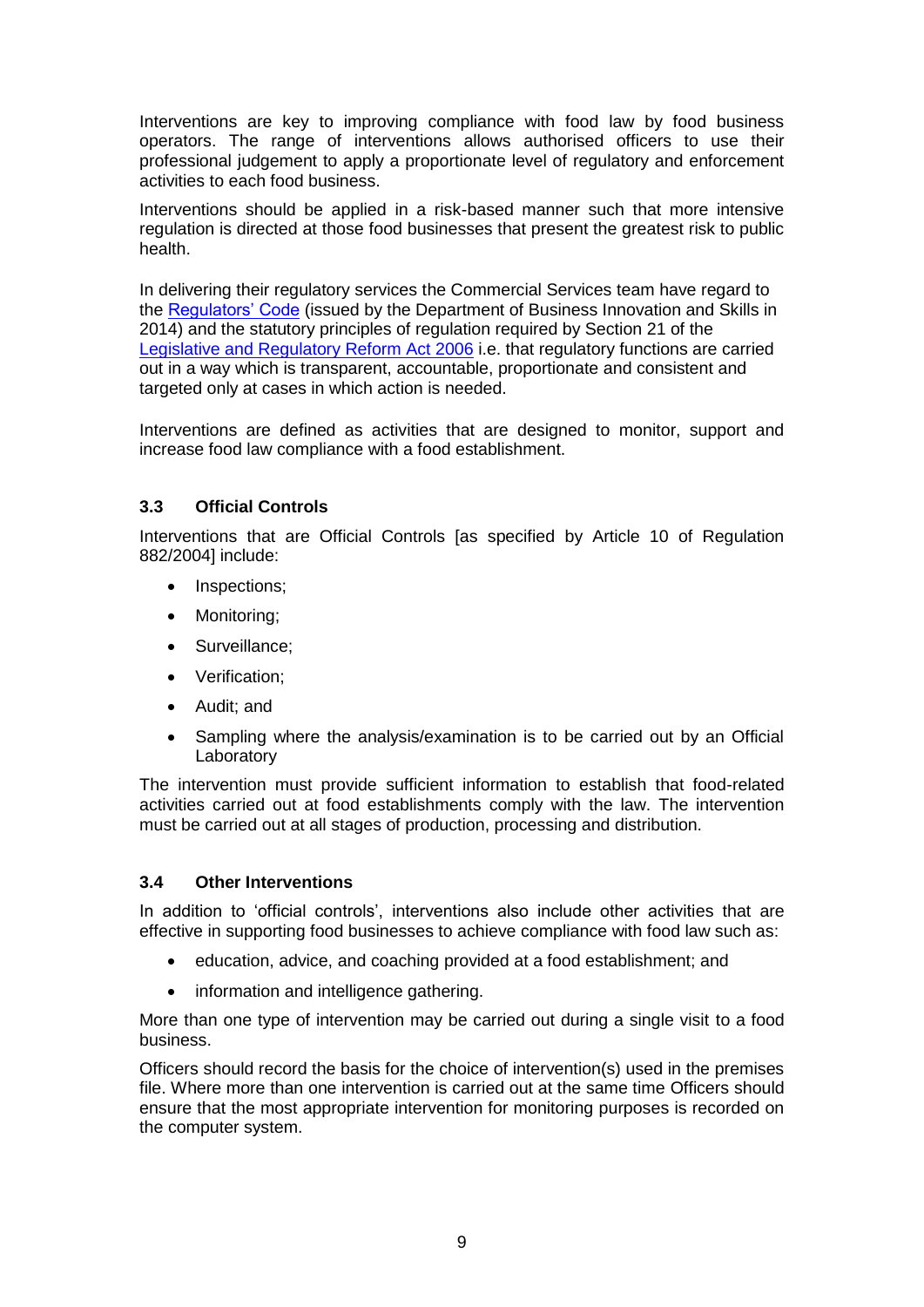#### **3.5 Intervention Rating Scheme**

The risk assessment scheme in Part 5 of the FLCoP is used to determine the type of interventions appropriate to each category of premises.

The risk assessment profile for food premises in Stroud District Council together with the estimated number of interventions to be completed in 2019/20 is detailed in Table 6 below.

Premises with an intervention rating of A or B should be subjected to an inspection; partial inspection or audit at the prescribed interval.

Where a premises is rated C and is considered to be broadly compliant<sup>2</sup> planned interventions can alternate between inspection/partial inspection, audit and other official controls. However, the use of alternative interventions for Category C premises can only be used when a premises is judged to be "broadly compliant". Broad compliance is based on the specific ratings given for compliance using criteria in Annex 5 of the statutory code of practice, i.e. how well the operator is complying with food safety standards at the time of the inspection. For the time being all Cat C premises will receive an inspection, partial inspection or audit.

Category D premises should be subject to an intervention at intervals prescribed in the code of practice. Such interventions can alternate between an intervention that is an official control and an intervention that is not an official control (unless the premises are also rated 30 or 40 for "type of food and method of handling"). The commercial services team occasionally make use of this flexibility.

Category E premises need not be included in the planned intervention programme but must be subject to an alternative intervention every 3 years. Premises that have not been the subject of an intervention within the previous 3 years will be sent a selfassessment questionnaire together with advisory material. Resources permitting, category E premises will be subject to an official control every 10 years.

Broadly Compliant Premises: An establishment that has an intervention rating score of not more than ten points under each of the following three parts of Section 5.6.1: Part 2: Level of (Current) Compliance - Hygiene and Level of (Current) Compliance – Structure; and Part 3: Confidence in Management. This equates to a food hygiene rating of 3 "satisfactory" under the Food Standards Agency's Food Hygiene Rating Scheme.

Self-Assessment Questionnaires: enable officers to determine whether or not a business has changed significantly since the last intervention and decide whether or not an inspection is required. Respondents are also asked to identify how they manage key food safety hazards in their business and vague or inadequate responses may also trigger an inspection. In the past the response rate has been around 50-60%. Businesses that do not respond need to be followed up by telephone or by making a visit (which may comprise a partial inspection or "spot check" of key hazards).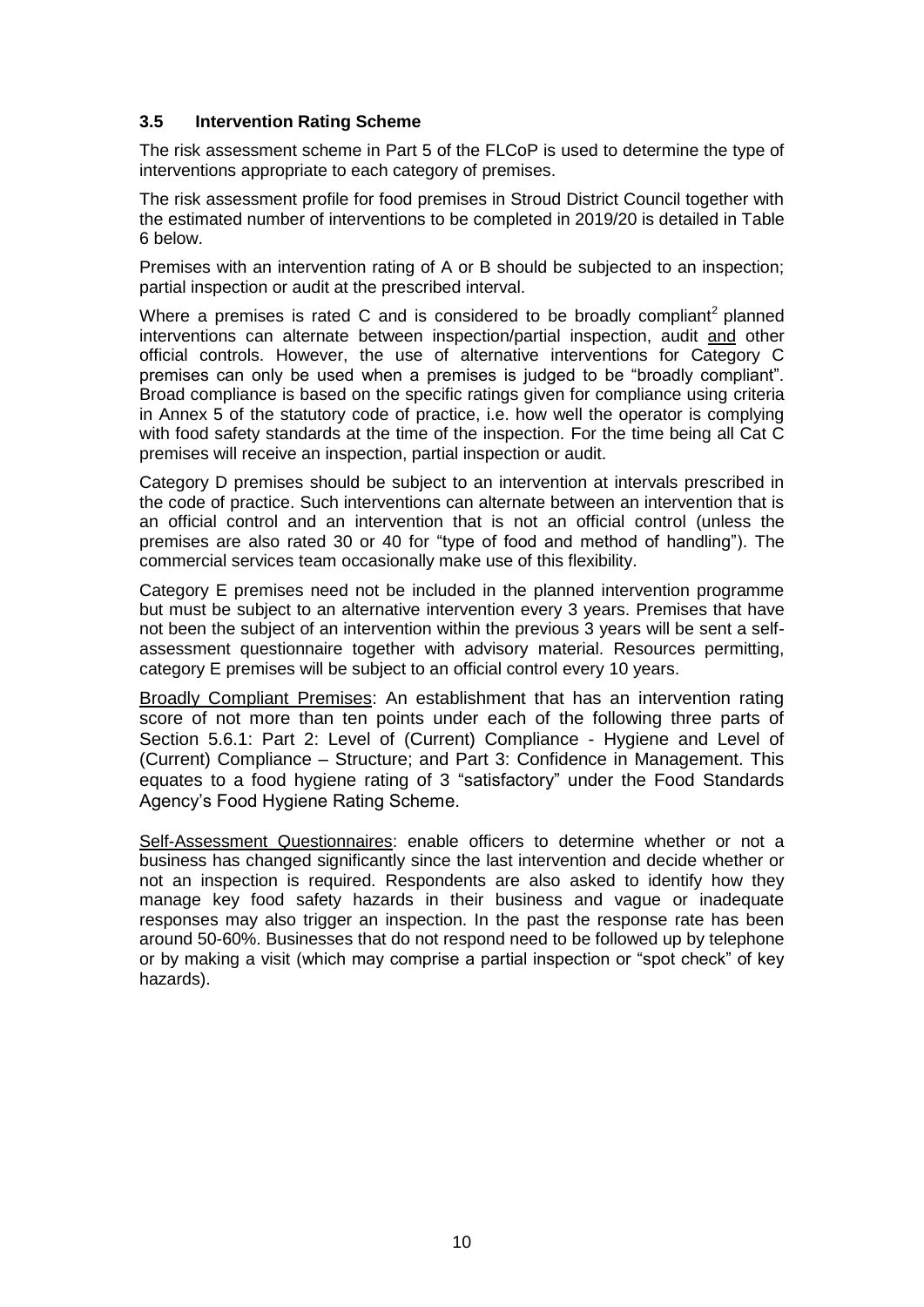#### **Table 6: Intervention Plan for 2019/20.**

| types of premises,<br>Intervention Risk<br>Category & min'<br>examples of<br>intervention<br>frequency                                                               | Interventions due<br>Number of<br>in 2019/20 | previous years<br>interventions<br>c/fwd from<br>Over-due | Interventions due<br><b>Total Number of</b><br>in 2019/20 | interventions<br>applicable<br>Type of                                                                                                     |
|----------------------------------------------------------------------------------------------------------------------------------------------------------------------|----------------------------------------------|-----------------------------------------------------------|-----------------------------------------------------------|--------------------------------------------------------------------------------------------------------------------------------------------|
| A (6 months)<br>High risk premises such as restaurants,<br>which have a very poor compliance<br>record.<br>5 premises                                                | 12                                           | $\mathbf 0$                                               | 12                                                        | Inspection, partial<br>inspection or audit                                                                                                 |
| B (12 months)<br>Larger residential care homes and<br>manufacturers of high risk foods. High<br>risk premises with fair to poor<br>compliance record.<br>60 premises | 59                                           | 1                                                         | 60                                                        | Inspection, partial<br>inspection or audit                                                                                                 |
| C (18 months)<br>High risk premises with good to fair<br>compliance record (public houses,<br>schools or restaurant etc).<br>238 premises                            | 126                                          | 14                                                        | 140                                                       | Not broadly<br>compliant: Inspection,<br>partial inspection or<br>audit<br>Broadly compliant:<br>Alternate with other<br>official controls |
| D (2 years)<br>Lower risk premises such as general<br>grocers and public houses with snacks<br>only.<br>370 premises                                                 | 183                                          | 44                                                        | 227                                                       | Not Broadly<br>Compliant:<br>Inspection, partial<br>inspection or audit<br>Broadly compliant:<br>Alternate with other<br>interventions     |
| $E(3 \text{ years})$<br>Low risk premises such village shops<br>and clubs.<br>431 premises                                                                           | 42                                           | 10                                                        | 52                                                        | Self- assessment<br>questionnaire or<br>inspection.<br>NB: 40 community<br>buildings removed<br>from database.                             |
| <b>Un-rated/Outside Programme</b><br>(includes newly registered businesses<br>not yet inspected)<br>25 premises                                                      | 0                                            | 24                                                        | 24                                                        | To be inspected as<br>soon as possible.                                                                                                    |
| 1129 premises                                                                                                                                                        | 422                                          | 93                                                        | 515                                                       |                                                                                                                                            |

On  $1<sup>st</sup>$  April 2018, 248 inspections were due in the year in order to meet the prescribed inspection frequencies for high risk, Cat' A to C premises. [Note: Category A premises require 2 inspections per year]. The "percentage of higher risk premises due for inspection that were inspected" has been adopted as a local performance indicator for 2019/20. In 2018/19 248 interventions of Cat' A-C premises were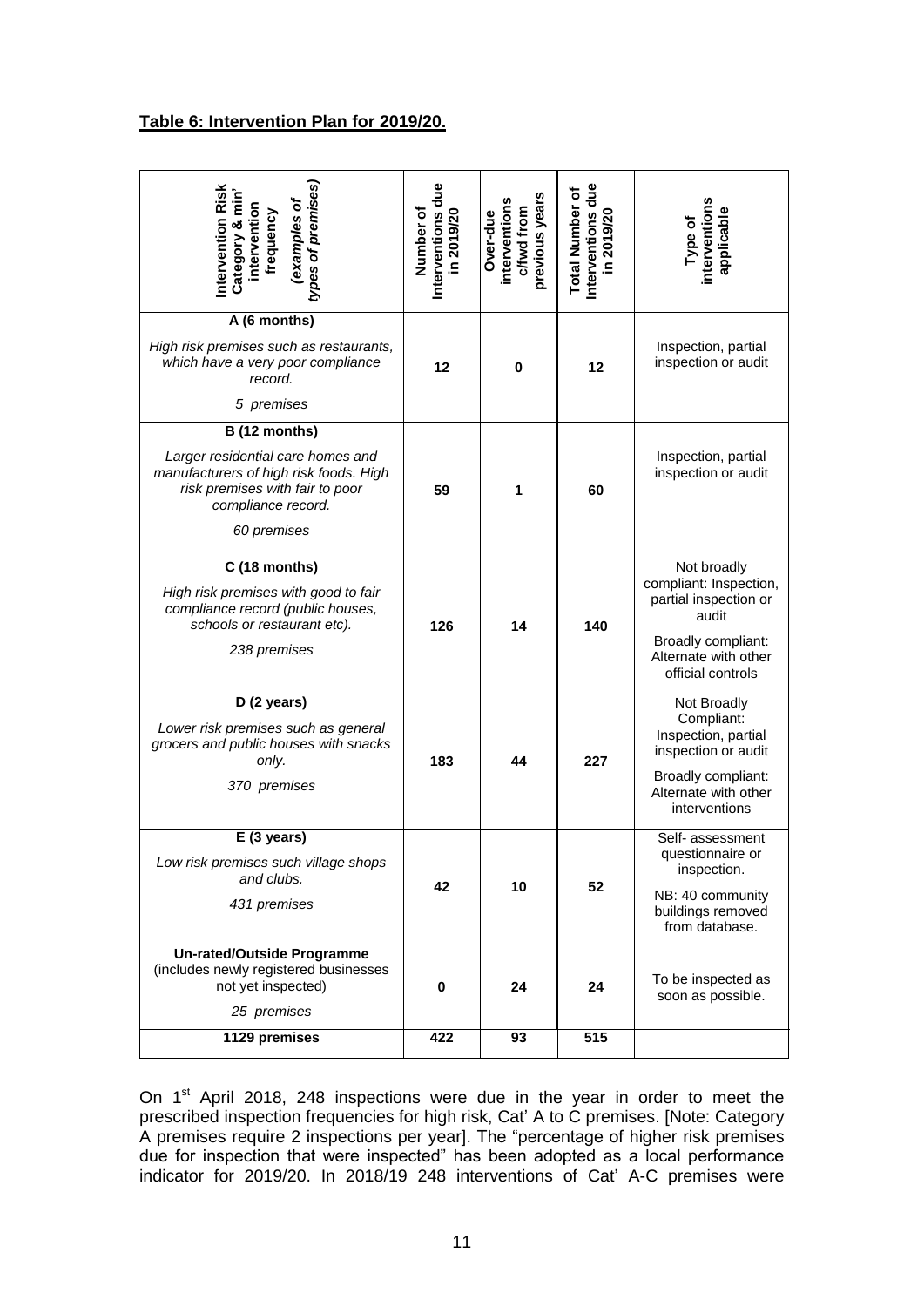required of which 15 were outstanding on 01/04/19 i.e. 94% of due, high-risk premises were inspected.

Table 7 summarises the inspection performance in 2018/19.

| <b>Risk Cat'</b> | No premises at<br>01/04/2018 | <b>Inspection</b><br>frequency | <b>Interventions</b><br><b>Achieved</b> | <b>Due</b><br><b>Interventions</b><br>Outstanding | <b>Comments</b>                                                                      |
|------------------|------------------------------|--------------------------------|-----------------------------------------|---------------------------------------------------|--------------------------------------------------------------------------------------|
| А                | 3                            | 6 months                       | 21                                      |                                                   | Notes:                                                                               |
| B                | 50                           | 12 months                      | 82                                      |                                                   | Some premises can be<br>difficult to inspect due to                                  |
| С                | 279                          | 18 months                      | 231                                     | 14                                                | seasonal or irregular opening                                                        |
| D                | 341                          | 2 years                        | 101                                     | 44                                                | times.<br>Missed inspections may not                                                 |
| F                | 445                          | 3 years*                       | 160                                     | 10                                                | necessarily be significant (e.g.                                                     |
| Unrated          | 96                           | asap                           | 153                                     |                                                   | an inspection due on 31 <sup>st</sup><br>$M$ arch but carried out on 1 <sup>st</sup> |
| Total            | 1214                         |                                | 748                                     | 69                                                | April would still be classed as<br>a missed inspection).                             |

**Table 7: Food Premises Inspection Performance in 2018/19**

\* AES = alternative enforcement strategy

The level of inspection activity required in 2019/20 [515] includes 52 premises that can be dealt with by alternative interventions and this could be achieved with a full establishment (i.e. approximately 2.0 FTE officers available for food safety enforcement work).

If inspections reveal significant food safety risks or contraventions of legislation officers will revisit to ensure compliance. Inspections are generally unannounced and Officers also revisit, at a mutually convenient time, to discuss complex issues such as hazard analysis. It is estimated that the above inspection program will involve approximately 100 revisits to premises to check compliance and to discuss issues with the proprietor.

*[Ref. Commercial Services Unit Procedure Note 2.1 "Food Hygiene Inspections].*

#### **3.2 Food Complaints**

Complaints from the public generally fall into two categories – complaints about hygiene in food premises and complaints from customers who have purchased defective food. Hygiene complaints are dealt with in accordance with the Councils policy, which requires a response within 3 working days. However, because the evidence relating to food complaints can deteriorate very quickly officers try to respond on the same day.

Food complaints can be very time consuming and often involve liaison with other local authorities when food has been manufactured outside the District. Similarly, officers are expected to respond to requests from other local authorities about food manufactured locally but sold elsewhere.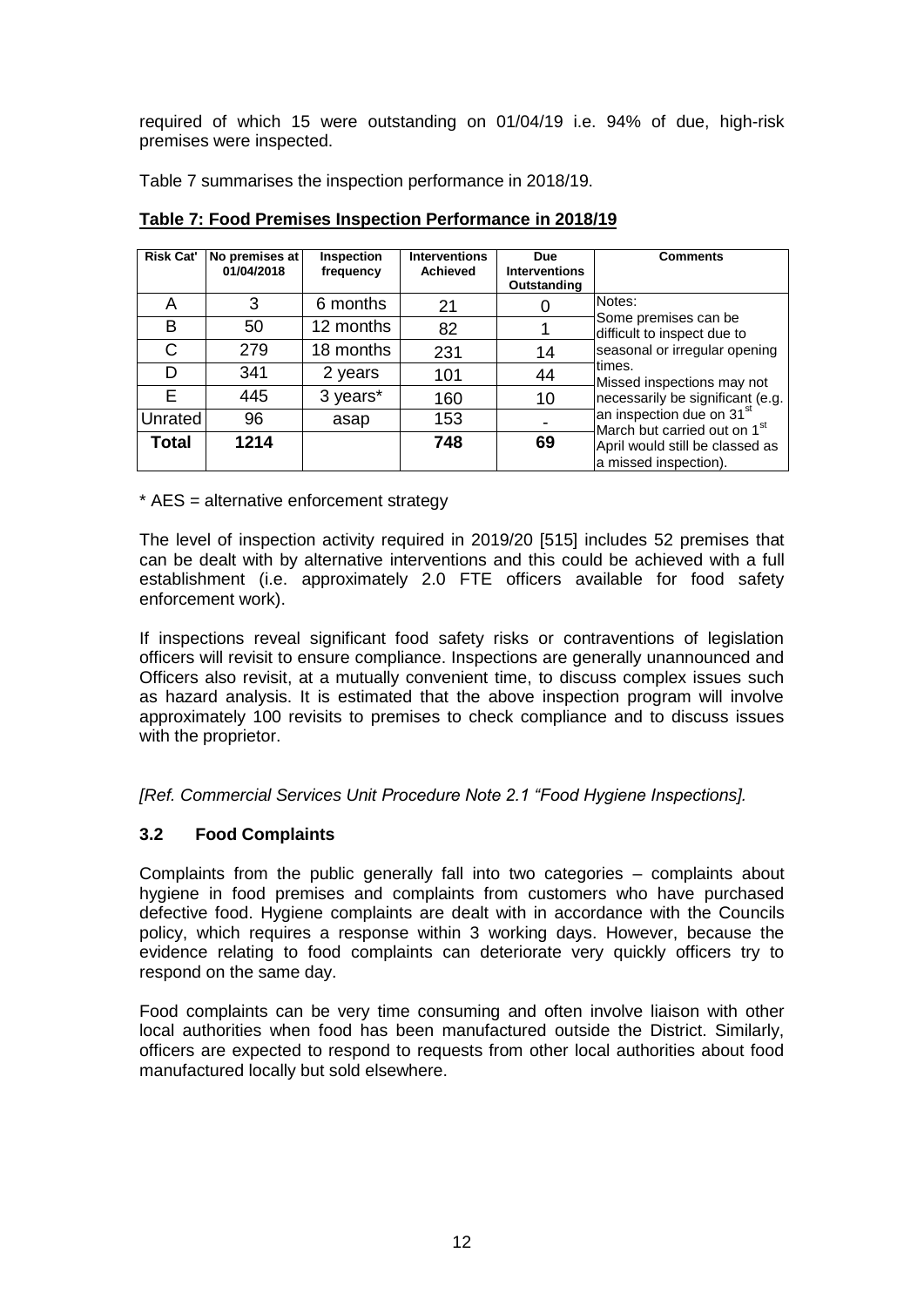#### **Table 8: Food Service Requests in 2018/19**

| <b>Job Type</b>       | Sub-Type                                              | 2018/19 |
|-----------------------|-------------------------------------------------------|---------|
| <b>Food Complaint</b> | All categories                                        | 31      |
| Food Hygiene          | <b>Hygiene Complaint</b>                              | 78      |
| Food Hygiene          | Training/advice                                       | 1       |
| Food Hygiene          | <b>New Business Advice</b>                            | 27      |
| Food Hygiene          | <b>Tuberculosis in Cattle</b>                         | 69      |
| Food Hygiene          | <b>FSA Food Alerts</b>                                | 179     |
| Food Hygiene          | <b>Food Export Certificates</b>                       | 157     |
| Food Hygiene          | Other (e.g. consumer advice,<br><b>FHRS</b> revisits) | 20      |
| Total                 |                                                       | 562     |

In 2018/19 the Commercial Services Unit dealt with 31 food complaints and 78 complaints about food hygiene in premises in the District.

Demand for all services in 2019/20 should remain at a similar level to last year. Demand for the Service can be met from within existing resources.

*[Ref. Commercial Services Unit Procedure Note 2.2 "Procedure for Dealing with Food Complaints].*

#### **3.3 The Primary Authority Partnership Scheme**

[Primary Authority](https://primary-authority.beis.gov.uk/) enables businesses to form a legal partnership with one local authority, which then provides assured and tailored advice on complying with environmental health, trading standards or fire safety regulations that other local regulators must respect.

The Council has adopted the primary authority scheme wherever possible and takes steps to liaise with the primary authority for local business when appropriate. The Council does not currently act as primary authority for any multiple, national business. No such business has its head office in the Stroud District at the present time. However, the rules concerning primary authority partnerships allow all businesses to benefit from Primary Authority Partnership. Officers are working with Trading Standards colleagues to explore opportunities for partnerships with local businesses. The Council assumes the role of "originating authority" for a number of large manufacturers and always responds to reasonable requests for information from other food authorities. Officers would be able to make the necessary resources available to act as primary authority should the need arise and a fee would be charged for this service.

#### **3.4 Advice to Business**

The Council recognises that it is has an important role to play in giving advice to small businesses and in helping them understand their legal obligations. Every new business that registers with the authority is offered an advisory visit before they start trading. 27 new business sought advice in 2018/19 which was lower than in previous years. The team began charging for advisory visits during 2017/18 and it may be that the charge is deterring businesses from seeking advice. Appropriate free advice is given at every inspection and during every investigation.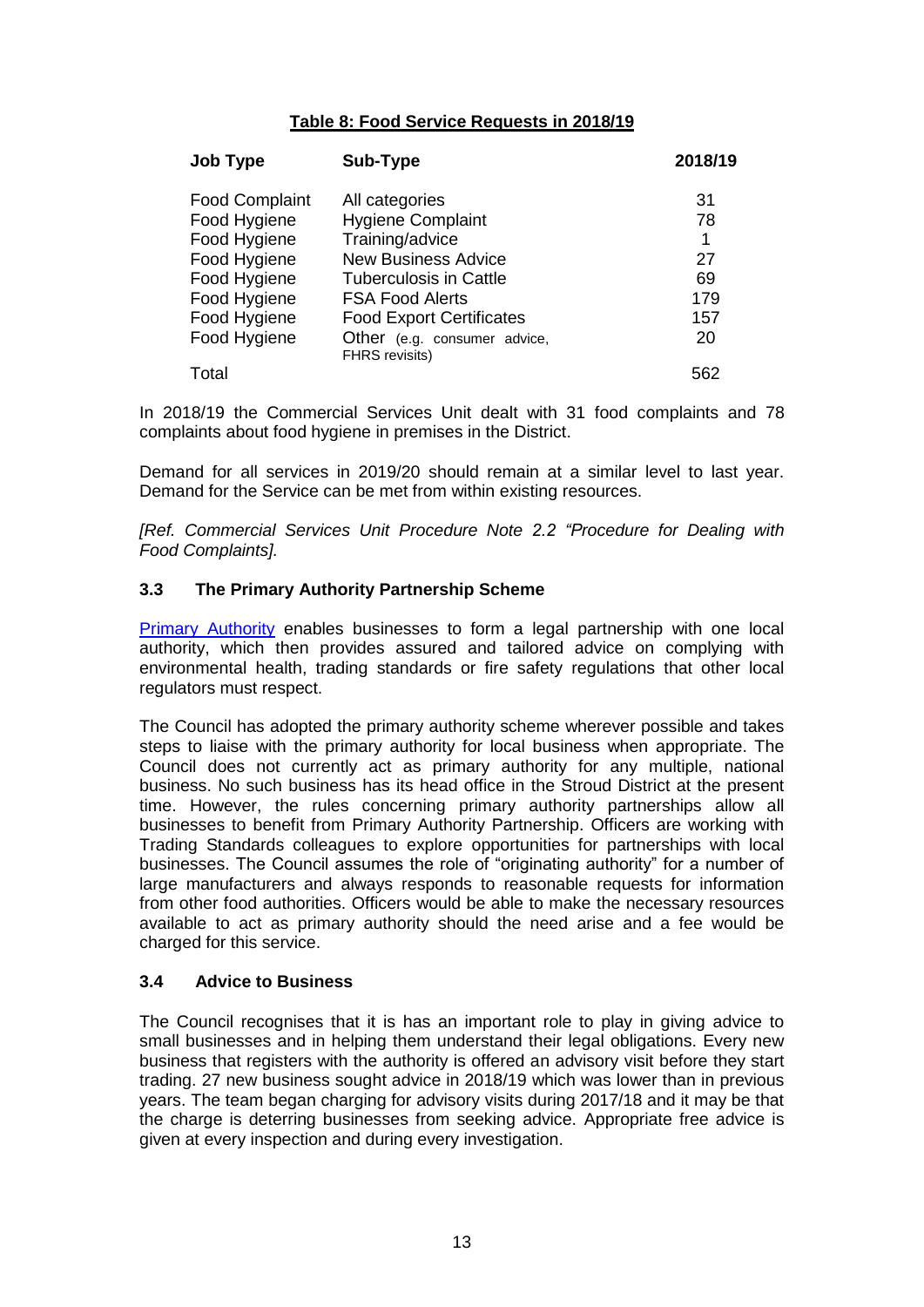Food Business Operators are required to put in place management procedures to control food safety that are based on Hazard Analysis Critical Control Point (HACCP) principles. The Regulations require appropriate food safety management arrangements rather than HACCP systems. The Food Standards Agency has used the flexibility in the Regulation to develop a toolkit for caterers and retailers known as 'Safer food, better business' (SFBB). The Food Safety team will continue to support SME's in the implementation of this requirement and to take enforcement action if it is necessary to ensure food safety.

The SFBB management tool can be freely downloaded by local businesses and is promoted during inspection. The SFBB pack is offered to every new caterer and retailer in the District and, where proprietors are willing, officers wil demonstrate the use of the pack.

The Commercial Services Unit undertakes to carryout at least 6 CIEH Foundation Food Hygiene courses for local food handlers during the year. The Section is also involved in arranging other training and promotional activities, including assisting local school teachers in delivering food hygiene messages to children. See Section 3.9.

*[Ref. Commercial Services Unit Procedure Note 2.1 Food Hygiene Inspections]*

#### **3.5 Food Sampling and Inspection**

The Council is committed to participation in national and local food sampling programmes and works closely with the other District Council's and the Health Protection Agency in this respect. Officers also carry out routine sampling of locally produced, high-risk foods particularly if businesses do not have robust monitoring systems in place.

Last year a total of 108 samples of food and water were taken from premises in the District, of which 16 were found to be unsatisfactory or unacceptable. Unsatisfactory samples are followed up either by further sampling and/or investigation into possible failures of control.

Samples were also taken by the Environmental Protection Unit from private water supplies serving food businesses. Samples are routinely taken from over 200 private water supplies serving both domestic and commercial premises in the District and food safety officers are notified if problems are found in food establishments.

In 2019/20 officers expect to fully participate in any national sampling initiatives. In addition officers will carryout spot checks on imported foods as part of a national initiative to improve imported food controls throughout the distribution chain. Officers also regularly to take samples of high-risk foods from local outlets – priority is given to premises producing or preparing high-risk foods where there is the potential for survival of pathogens (i.e. lack of a kill step in the manufacture of raw or unpasteurised products) or opportunities for cross-contamination of product after preparation. Representative samples are taken from the premises in consultation with the PHE Laboratory Service.

In certain circumstances food complaints received by the Council are sent for analysis or examination. The Council has made arrangements with Worcestershire Scientific Services, to act as analyst and the Health Protection Agency Laboratory, Birmingham to carry out microbiological examination of foods. Most complaints can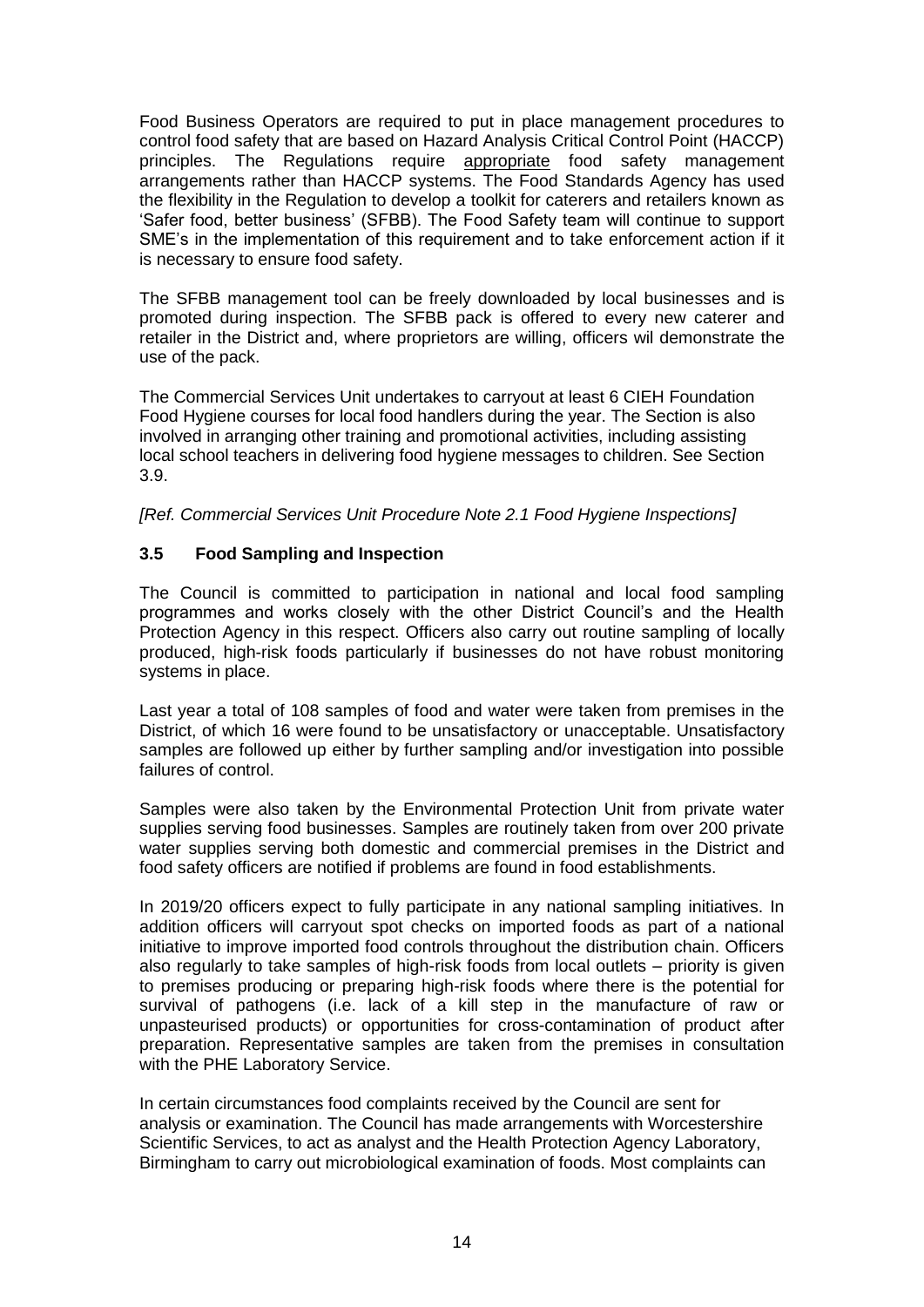be dealt with by drawing on the experience and expertise of officers within the **Section** 

Procedures have been drawn up for taking formal samples in accordance with FSA Code of Practice, to ensure that samples are representative and that the results will stand up to legal scrutiny.

The Health Protection Agency provides funding to local authorities to cover the laboratory costs for a limited number of samples. Adequate resources are available in the budget for 2019/20 to cover the anticipated cost of food analysis and examination.

*[Ref: Commercial Services Unit Procedure Note 2.7 "Sampling Procedure"].*

#### **3.6 Outbreak Control and Infectious Disease Control**

The Section receives notifications of notifiable diseases and also deals with allegations of food poisoning from alleged victims. Most cases, or suspected cases, of food borne infectious disease are investigated and appropriate advice is given. Last year the Section received 212 notifications of actual or suspected food borne infections. Members of the public may also contact officers with their own "diagnosis" of food poisoning symptoms; 20 reports were investigated last year. Cases of campylobacter infections are not usually investigated as it has a long incubation period and can be contracted from sources other than food. However, officers are participated in a surveillance programme in 2018 following a significant increase in the incidence of the disease.

The Commercial Services Manager also meets with Public Health England infection control staff approximately twice a year. Meetings are chaired by the Consultant in Communicable Disease Control [CCDC]. The Committee has drawn up a County wide "Outbreak Control Plan" and a memorandum of understanding for the investigation of single cases of infectious disease (this is currently under review)

#### *[Ref. Commercial Services Unit Procedure Note 2.5 "Food Poisoning Outbreak Control" and 2.6 "Exclusion of Food Handlers Suffering from Food Poisoning"].*

The Section also receives notifications from the Animal Health and Veterinary Laboratories Agency concerning tuberculosis infection of cattle in dairy herds. Steps are taken to ensure that all milk from herds which have lost their "TB free" status is heat treated before it can be used for human consumption. Farmers are also given advice on controlling human infection. The Stroud District has one of the highest incidences of TB in cattle in the UK. 69 cases were reported to the Commercial Services Unit in 2018/19.

*[Ref. Commercial Services Unit Procedure Note 2.18 "Controlling the Sale of Milk from Dairy Herds Which Have Lost Official Tuberculosis Free Status"*

#### **3.7 Food Safety Incidents**

The Food Section has a system in place to receive and action all food alerts issued by the Food Standards Agency. The FSA issues a 'Product Withdrawal Information Notice' or a 'Product Recall Information Notice' to let local authorities and consumers know about problems associated with food. In some cases, a 'Food Alert for Action' is issued. This provides local authorities with details of specific action to be taken on behalf of consumers.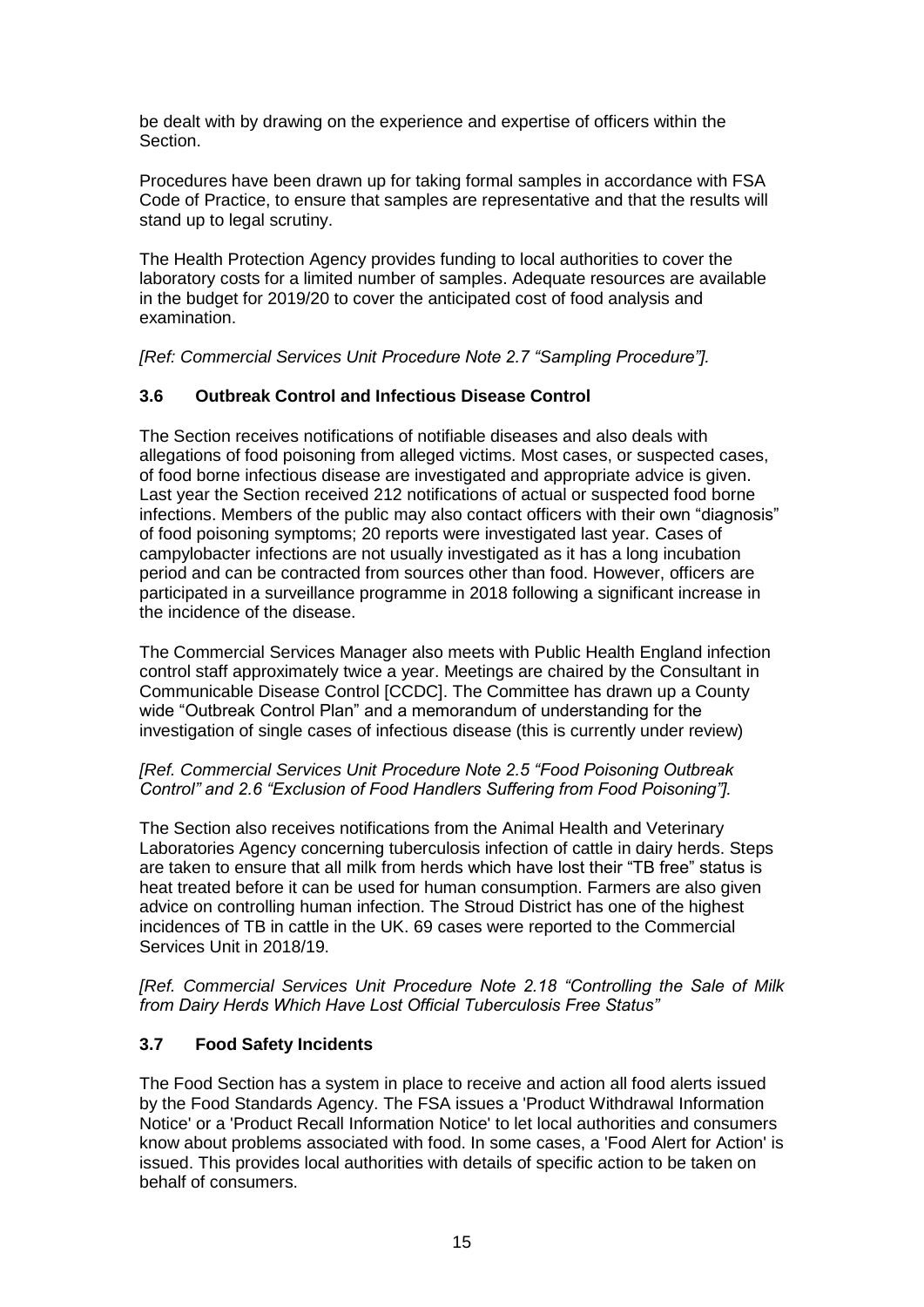A Product Withdrawal Information Notice or a Product Recall Information Notice is issued where a solution to the problem has been put in place – the product has been, or is being, withdrawn from sale or recalled from consumers, for example. A Food Alert for Action is issued where intervention by enforcement authorities is required. These notices and alerts are often issued in conjunction with a product withdrawal or recall by a manufacturer, retailer or distributor.

A senior officer considers the implications of food alerts immediately. If necessary, resources will be diverted from other functions to ensure that serious emergencies are properly dealt with. 179 alerts were issued in 2017/18, the majority of these were for information only. Gloucestershire Trading Standards department is the lead authority for chemical contamination incidents, nevertheless, food safety officers do work with colleagues in the County Council during major product recalls.

#### *[Ref. Commercial Services Unit Procedure Note 2.10 "Food Incidents and Hazards"]*

These procedures also deal with the notification of "serious localised incidents and incidents representing a wider problem" to the Food Standards Agency in accordance with the FLCoP. One incident was reported to the FSA by Stroud District Council officers in 2018/19.

#### **3.8 Liaison with Other Organisations**

Officers in the Commercial Services Unit place great emphasis on shared learning and on ensuring that their actions are consistent with other local authorities and health professionals:-

The Gloucestershire Food Safety Group

meets approximately 4 times each year and is attended by representatives of the 6 District Councils in the County, Gloucestershire County Council Trading Standards Service; Health Protection Agency's Laboratory Service and the Gloucestershire Food Vision project. The Group aim to carry out an interauthority audit of food safety services in 2019/20 in accordance with guidance issued by the FSA.

West of England EHO/Public Health England Liaison Group

The CSM participates in a biannual regional meeting between food safety enforcement officers and PHE staff to discuss food poisoning and infectious disease matters. The meeting is chaired by a Consultant in Communicable Disease Control.

• Stroud District Council Services

The Commercial Services Unit has arrangements with the Council's Development Control Division to review all relevant planning and building regulation applications relating to food businesses.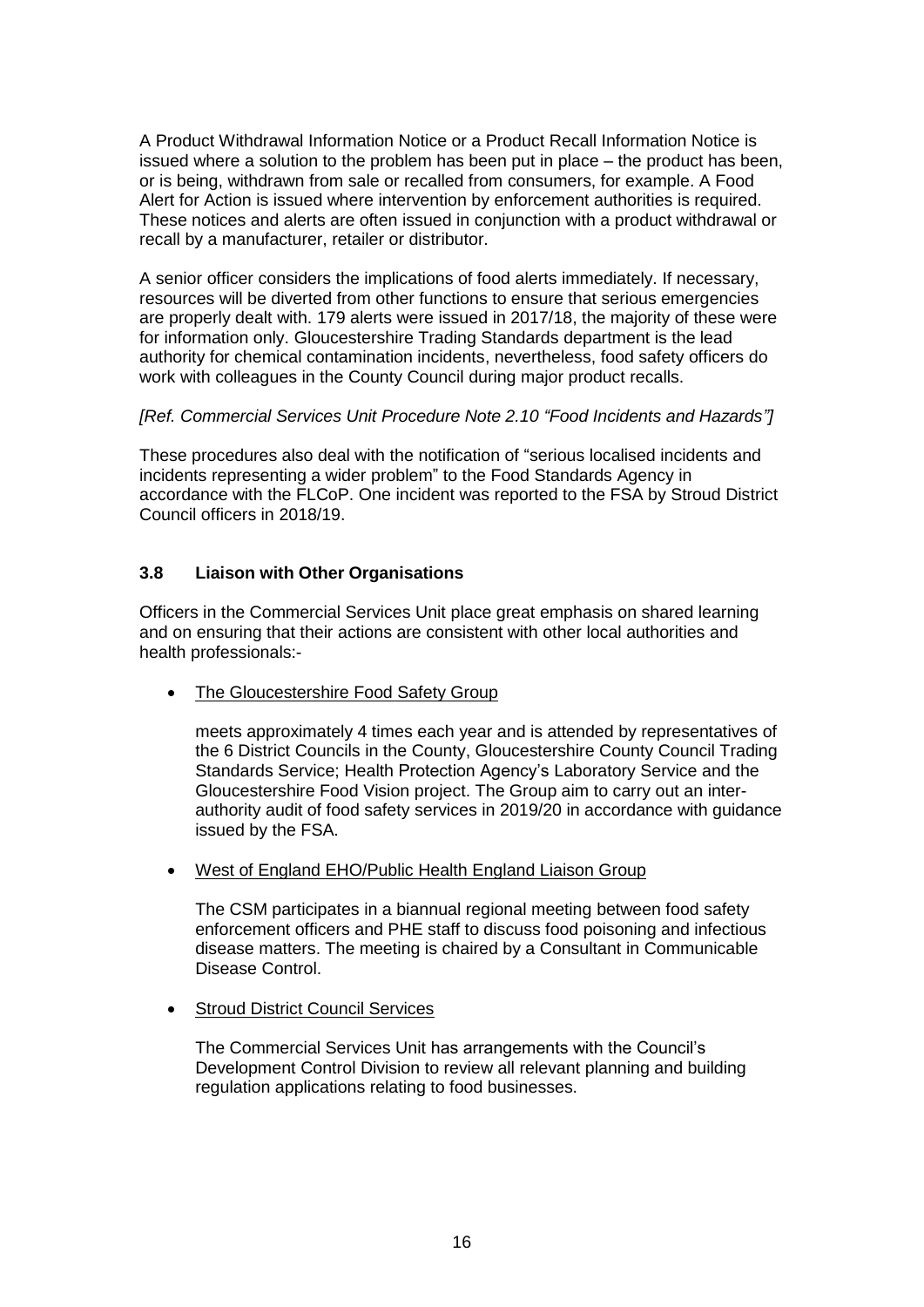#### • Gloucestershire Growth Hub

The Health and Well Being Service has been working with the [Growth Hub](https://www.thegrowthhub.biz/) (located at the University of Gloucestershire) to help small and medium sized enterprises make the best use of the expertise available from the regulatory services in the County. The food safety team offer training, advice and support packages to local businesses at low cost.

#### **3.9 Food Safety Promotion**

The Council offers the Chartered Institute of Environmental Health's Foundation Food Hygiene course. 6 courses were run last year, training around 60 food handlers. The team also promotes courses run by other, local, food hygiene training providers. Officers will also deliver food hygiene courses on request to specific businesses. A reasonable fee is charged for these courses.

Officers will give free talks on food hygiene to local primary and secondary school children and other interest groups on request.

The FSA offers a free management tool called Safer Food better Business to caterers and retailers to make it easy to comply with a legal requirement to put in place a documented food safety management system. Established businesses are now quite familiar with this management system but officers continue to offer advice and assistance during their inspections.

#### **3.10 Food Hygiene Rating Scheme (FHRS).**

All of the Local Authorities in England have adopted the national Food Hygiene Rating Scheme which is run by the Food Standards Agency through local authorities in England, Wales and Northern Ireland.

Food hygiene rating schemes introduce a real incentive for operators of catering and retail businesses to maintain high standards between inspections. Since their introduction there has been a significant decline in the number of low scoring premises and an increase in the number of high scoring premises (see Table 9). As the risk rating scores also determine the frequency of inspection of food premises food hygiene rating schemes contribute to a reduction in the number of premises inspections required each year.

| <b>FHRS Rating</b>                  | April | %       | April | %       | April          | $\%$    |
|-------------------------------------|-------|---------|-------|---------|----------------|---------|
|                                     | 2012  | 04/2012 | 2018  | 04/2018 | 2019           | 04/2019 |
| 5 - Very Good                       | 362   | 52.5    | 583   | 68.7    | 595            | 70.5    |
| 4 - Good                            | 177   | 25.7    | 156   | 18.4    | 145            | 17.2    |
| 3 - Generally Satisfactory          | 98    | 14.2    | 85    | 10.0    | 70             | 82.9    |
| 2 - Improvement Required            | 19    | 2.8     | 18    | 2.1     | 15             | 17.8    |
| 1 - Major Improvement Required      | 32    | 4.6     | 10    | 1.2     | 17             | 20.1    |
| 0<br>Urgent<br>Improvement<br>٠     |       | 0.3     | 3     | 0.3     | $\overline{2}$ | 0.2     |
| Required                            | 2     |         |       |         |                |         |
| Total rated establishments          | 690   | 100.0   | 849   | 100     | 844            | 100     |
| Establishments with rating of $3 +$ | 637   | 92.3    | 818   | 96.3    | 810            | 96.0    |

#### **Table 9: Comparison of Food Hygiene Ratings in 2012 and 2018.**

In March 2017 the FSA advised that local authorities could charge for re-inspections requested by the food business operator for the purpose of re-evaluating the food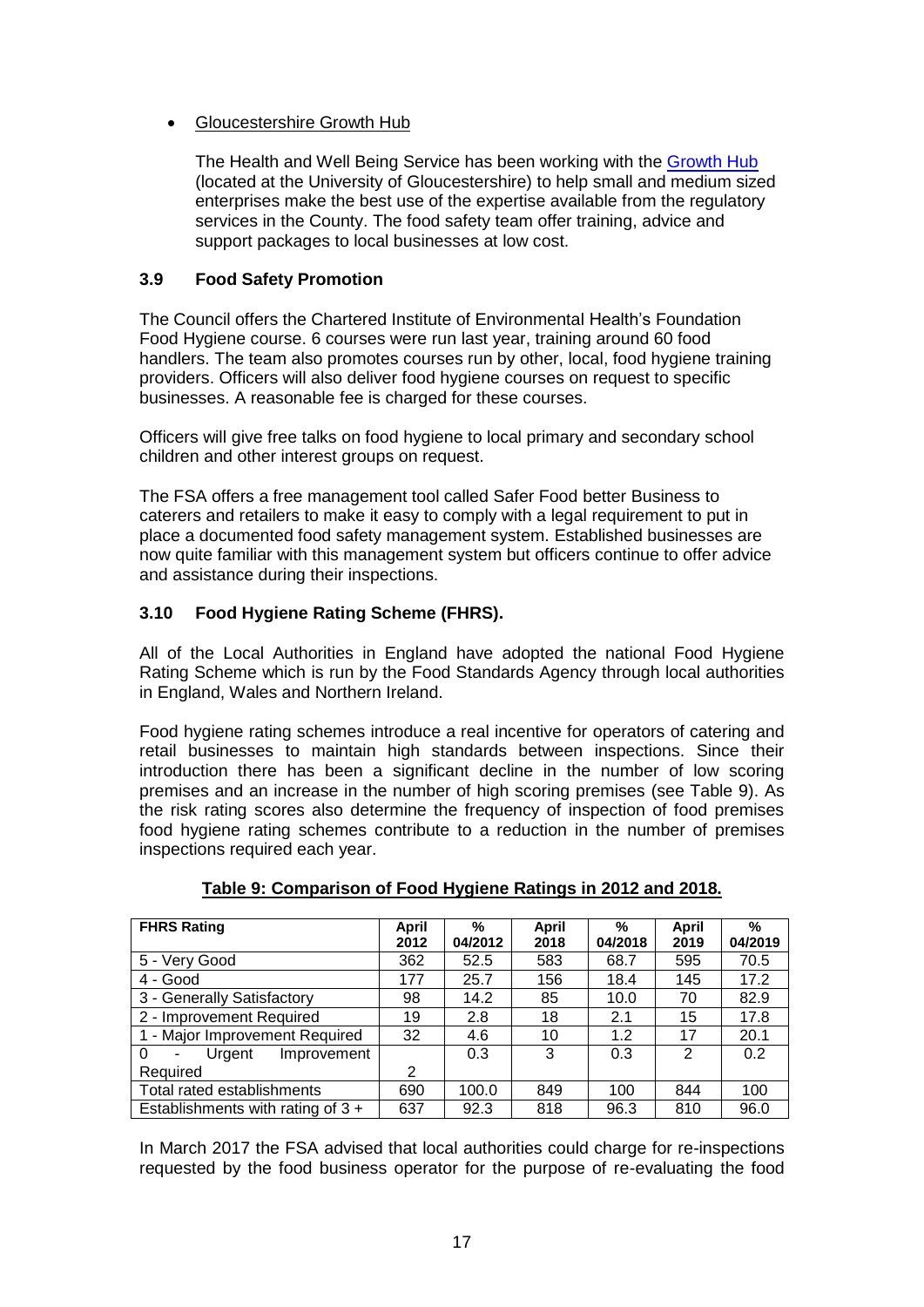hygiene rating. There is no statutory requirement to provide such a re-inspection which therefore falls within the general power of the Localism Act 2011. The commercial services team currently charge £160 plus VAT for such a re-inspection.

#### **3.11 Port Health**

The Commercial Services team are responsible for carrying out the Council's Port Health functions at Sharpness Docks. This includes the inspection of ships and the issue of Ship Sanitation Certificates as well as general public health and environmental health checks (such as rabies control and monitoring the quality of drinking water provided at the port). The port is not a border inspection post for imported food purposes and very little food from third countries is imported through the docks but officers occasionally monitor shipments of organic animal feed.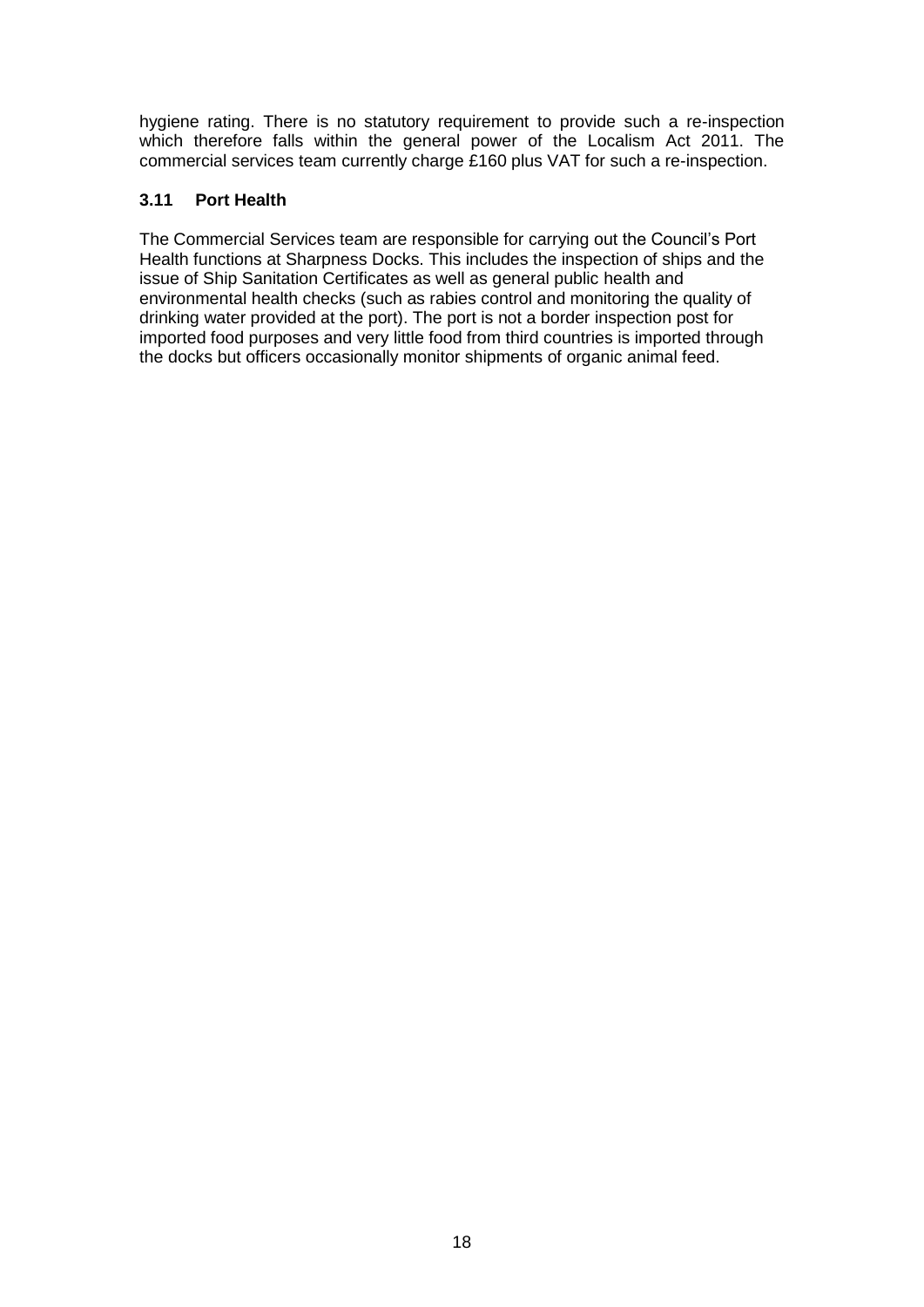## **4. Resources**

#### **4.1 Staffing Allocation.**

The responsibilities of front line staff were identified in Section 2.2 above. The full time equivalent figures in column 3 below are an estimate based on a subjective assessment of officer time spent on the various functions of the team.

The current FLCoP (revised in March 2017) sets out the necessary baseline qualifications and competencies required of the food lead officer and authorised officers. All officers possess the necessary baseline qualification and the commercial services team have adopted a matrix to record the achievement of competencies by individual officers. Any gaps in competencies are filled by additional training; shadowing officers with the necessary competence and by desk top exercises. Food Safety Officers are not required to inspect approved premises and are not authorised to issue prohibition notices.

Officers within the Commercial Services Unit possess the full range of expertise necessary to carry out enforcement activities in the premises in the District and assistance from specialists from outside the authority is not usually required. Officers are encouraged to attend training courses and seminars to maintain and improve their professional competence.

The Council operates an annual performance appraisal system and staff development review. Training needs are identified at the time of the appraisal and column 4 of the table below indicates the training requirements relevant to the food safety service. It is recognised that the availability of training opportunities in some subjects is very limited and the Gloucestershire Food Safety Group intends to facilitate local courses. Stroud District Council is hosting two, Public Health England training events in 2019; "pathogenic e.coli" and "the determination of use-by-dates by challenge testing", which all authorised officers will attend.

| <b>Officer</b>            | <b>Qualification/Competency</b> | <b>Full Time</b>   | <b>Staff Development</b>   |
|---------------------------|---------------------------------|--------------------|----------------------------|
| <b>Designation</b>        |                                 | <b>Equivalents</b> |                            |
| Commercial                | Degree in Environmental         | 0.20               | Lead Food Officer. Full    |
| Services Man'             | Health. EHRB registered.        |                    | authorisation              |
| PEHO (full time)          | Degree in Environmental         | 0.60               | Full authorisation.        |
|                           | Health. EHRB registered.        |                    |                            |
| PEHO (part                | Degree in Environmental         | 0.45               | Full authorisation.        |
| time)                     | Health. EHRB registered.        |                    |                            |
|                           |                                 |                    |                            |
| Food and                  | Degree in Environmental         | 0.30               | Partial authorisation. Not |
| <b>Safety Officer</b>     | Health. EHRB registered         |                    | authorised re: RANs and    |
| (part time)               |                                 |                    | prohibition.               |
| Trainee Food              | Degree in Environmental         | 0.60               | NB: Not authorised         |
| and Safety                | Health (working towards         |                    | during training period.    |
| Officer                   | equivalence with $HClFC1$ )     |                    |                            |
| (full time)               |                                 |                    |                            |
|                           |                                 | (2.15)             |                            |
| Administrative            | No enforcement responsibility   | 0.50               | None                       |
| Staff $(3)$               |                                 |                    |                            |
| <b>Total Staff</b><br>(8) |                                 | 2.65               |                            |

#### **Table 10: Staffing Allocation and Staff Development Plan (2019/20)**

  $1$  HCiFC = Higher Certificate in Food Control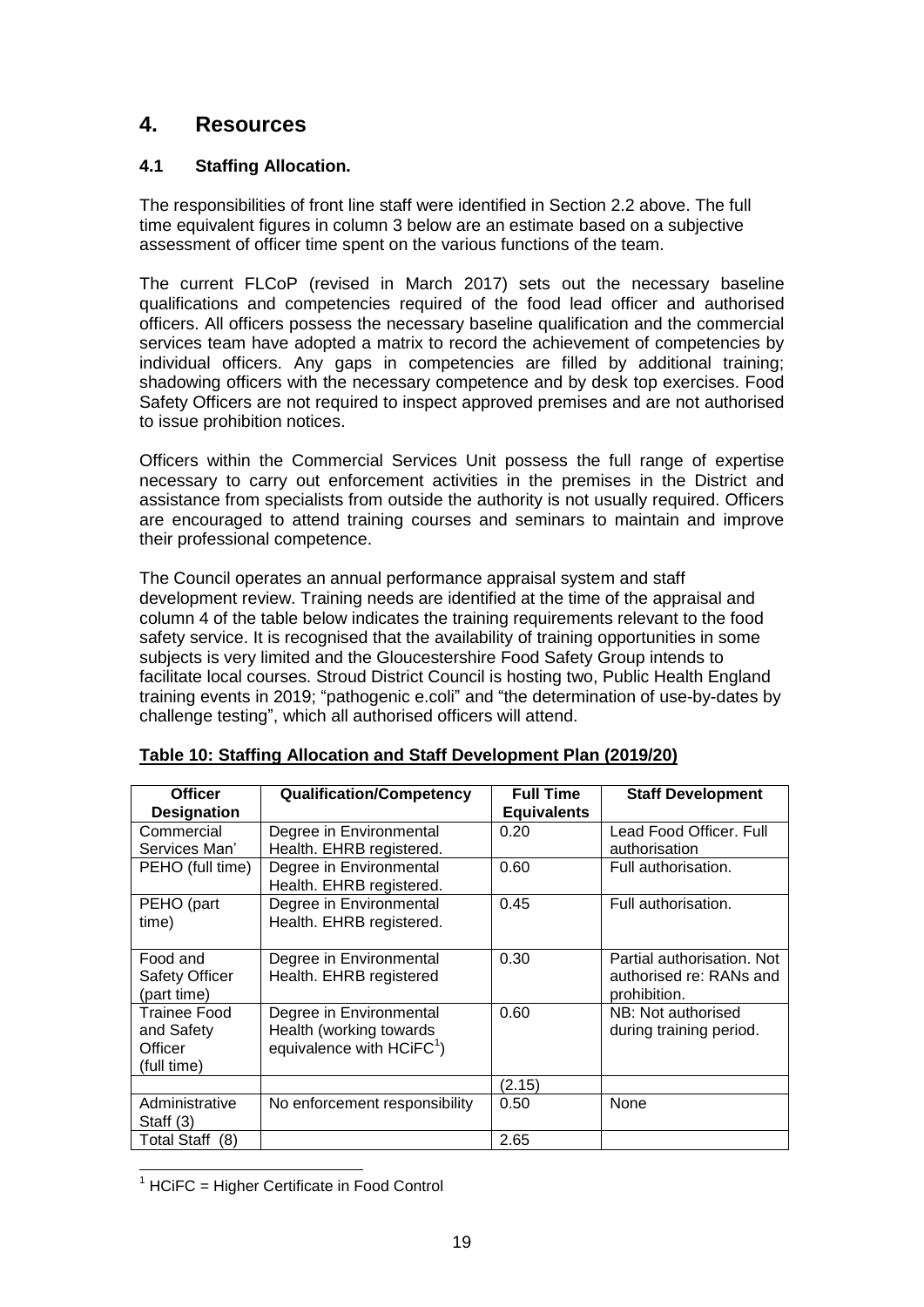# **5. Quality Assessment**

#### **5.1 Quality Assessment**

The Council achieved the healthy Workplace Standard in 2010 but does not currently participate in any other externally accredited quality assessment schemes. However, the Food Safety Service was audited by the Food Standards Agency in June 2001 and the Best Value Inspectorate audited the Environmental Health Service in Sept 2003. The food safety unit was subject to a detailed internal audit in 2010, 2014 and 2018. It will participate in an inter-authority audit under the aegis of the Gloucestershire Food Safety Group in 2019.

The Health and Wellbeing Service is a member of the APSE performance network and benchmarks certain performance indicators for food safety with other local authorities in a "family group" of 15 authorities. Examples of the food hygiene performance indicators for 2017/18 are included in Table 11 below.

#### **Table 11: APSE performance indicator standings 2017/18**

| <b>Food Hygiene Performance Indicator</b>       | Average for<br>service | I SDC<br>output/score | <b>Standing</b><br>in Group |
|-------------------------------------------------|------------------------|-----------------------|-----------------------------|
| Net cost of food hygiene per head of population | £2.13                  | £1.33                 |                             |
| Total Number of A-C premises per FTE            | 113.29                 | 158.10                |                             |
| Total number of A-E inspections per FTE         | 173.07                 | 268.57                |                             |

Officers participate in a system of peer review involving accompanied inspections by colleagues in the team. This enables officers to share experience and improve consistency.

*[Ref. Commercial Services Unit Procedure Note No 4.4 "Quality Assurance in the Commercial Services Unit"].*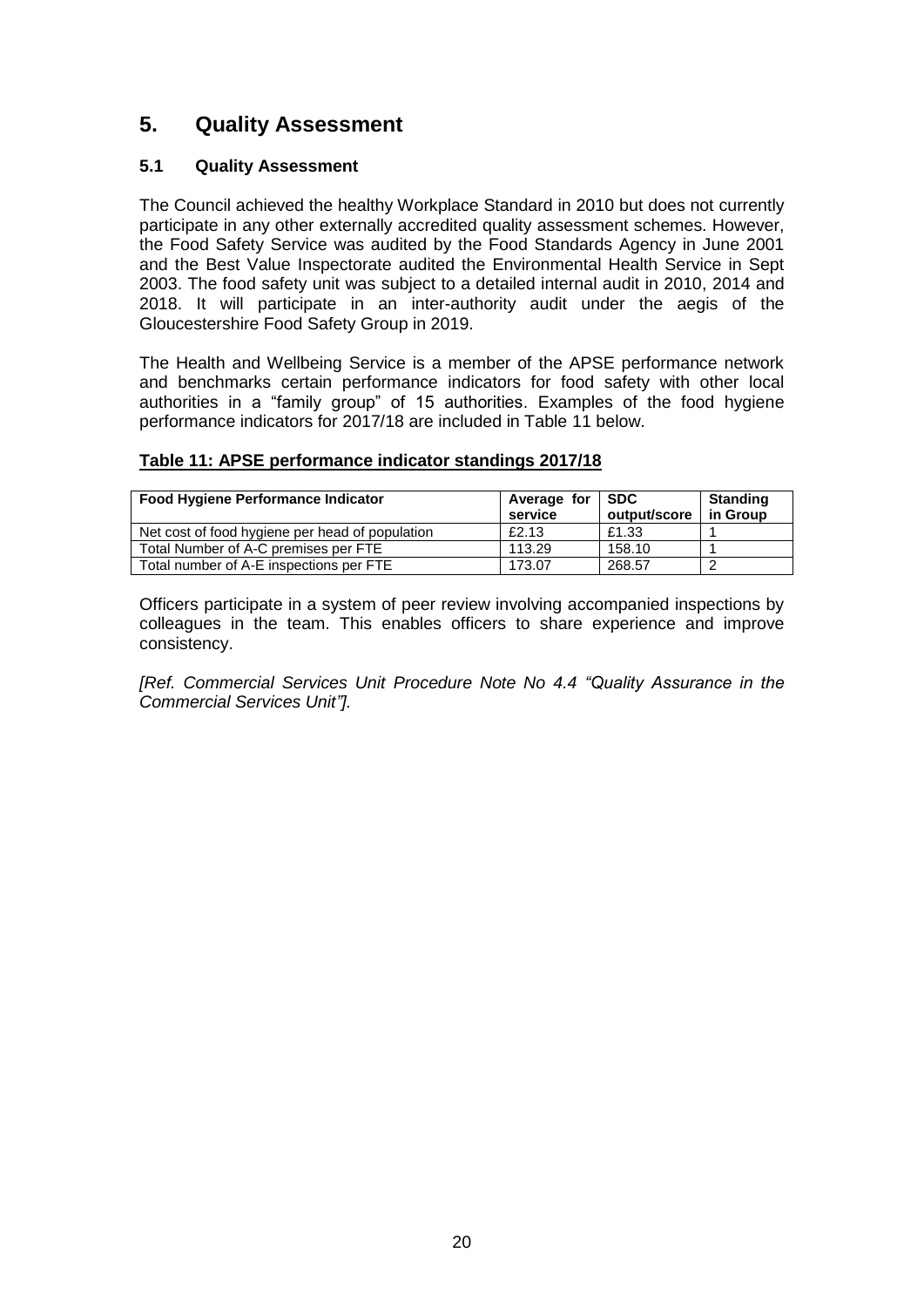### **6. Review**

#### **6.1 Review Against the Service Delivery Plan**

Review against the Service Delivery Plan is carried out half way through the financial year in October/November and again at the end of the year in April. Three local performance indicators are currently relevant to the food safety service.

#### *LPIEH5 - Food establishments in the area broadly compliant with Food Hygiene Law*

The target for the percentage of premises which were found to be broadly compliant at the time of inspection is 95%. In April 2019, 95.3% of establishments were broadly compliant. For the purpose of calculating the latter figure unrated premises are counted as not broadly compliant.

| Premises     | Number of premises | <b>No</b><br>0f | <b>Broadly</b> | Percentage Broadly |
|--------------|--------------------|-----------------|----------------|--------------------|
| rating       |                    | Compliant       |                | Compliant          |
| A            | 5                  |                 |                | 20.0%              |
| B            | 60                 | 43              |                | 71.7%              |
| $\mathsf{C}$ | 238                | 219             |                | 92.2%              |
|              | 370                | 367             |                | 99.2%              |
| E            | 431                | 431             |                | 100%               |
| Unrated      | 24                 |                 |                | 0%                 |
| Total        | 1128               | 1061            |                | 94.1%              |

#### **Table 11: Broadly Compliant Premises by Risk Category on 1st April 2019.**

#### *LPIEH5a - Percentage of high risk, Category A-C, premises due to be inspected in the year that were inspected*

Ideally 100% of premises due for inspection in a given year should be inspected. The Food Standards agency recommends that businesses are inspected within 28 days of the due date. In practice it is virtually impossible to achieve 100% due to the seasonality of some businesses; access difficulties and the fact that a premises due for inspection on, say, 30th March and inspected on 1st April will be counted as "missed" but would still meet the FSA requirements for timely intervention.

In 2018/19 248 interventions of Cat' A-C premises were required of which 15 were outstanding on 01/04/19 i.e. 94% of due, high-risk premises were inspected.

#### *LPIEH5a - Percentage of low risk, Category D-E, premises due to be inspected in the year that were inspected*

A target of 80% has been set to reflect the low risk nature of these businesses and ensure that resources are not diverted away from more pressing work.

In 2018/19 405 interventions of Cat' D,E premises were required of which 54 were outstanding on 01/04/19 i.e. 87% of due, low-risk premises were inspected.

#### **6.2 Areas for Improvement**

In 2019/20 the Commercial Services Unit will continue to influence businesses in an effort to increase the percentage of premises that are broadly compliant.